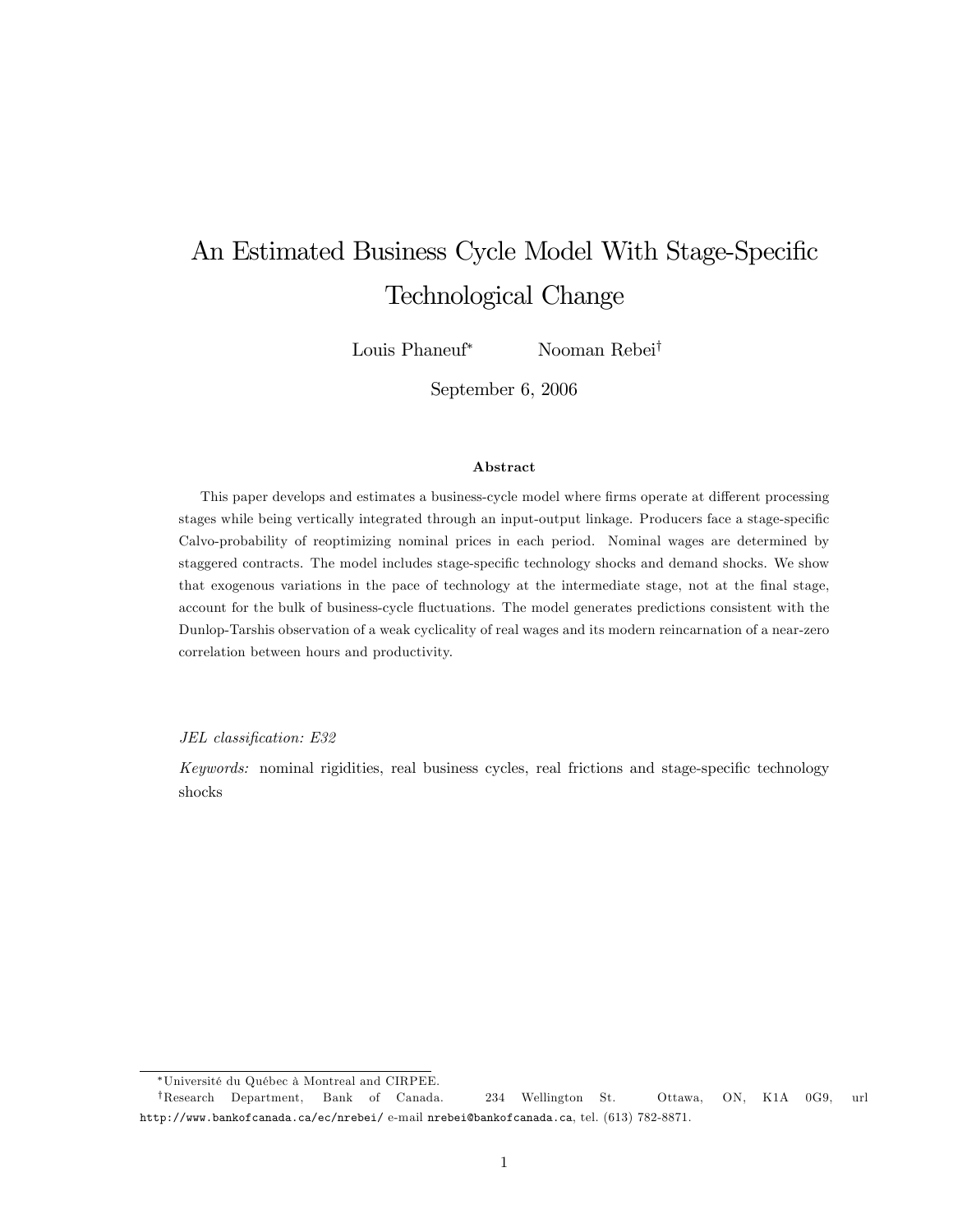# 1 Introduction

Relying on structural vector autoregression (SVAR) models, a recent empirical literature has considerably undermined the importance of technology shocks as a source of business cycles.<sup>1</sup> Gali (1999), for example, finds that the technology-driven correlation between output and hours worked is slightly negative, contrary to the strong positive comovement of GDP and labor input observed during the postwar period in several industrialized countries. Also, Christiano, Eichenbaum and Vigfusson (2004) estimate that technology shocks explain 10 percent or less of the cyclical variance of output.<sup>2</sup> These findings cast serious doubts about macroeconomic theories in which exogenous changes in the pace of technology are an important source of cyclical variation in aggregate time series.<sup>3</sup> Thus, identifying the causes of business-cycle fluctuations still is highly controversial more than two decades after the influential work of Kydland and Prescott (1982).

In response to these findings, Chari, Kehoe and McGrattan (2005) have argued that the SVAR approach is not a useful guide to construct and evaluate dynamic general equilibrium models.<sup>4</sup> Another line of research followed by Fisher (2006), while not questioning the SVAR approach itself, has seek to demonstrate that investment-specific, as opposed to neutral, technological change matters for business cycles.<sup>5</sup> Yet, our paper proposes a different explanation, as well as new evidence of the importance of technological change for short-run fluctuations.

In most business cycle models, from standard real business cycle (RBC) models to dynamic general equilibrium (DGE) models that feature nominal rigidities and (or) real frictions, firms are assumed to operate at the Önal stage of production, hence facing technological change only at that stage. But in reality, several goods are produced through more than one stage. This simple fact forces some potentially important questions about the role of technological change as a source of fluctuations. First, can exogenous variations in the pace of technology at other than the final stage have an impact on aggregate fluctuations? Second, if the answer is affirmative, is this effect large quantitatively? Third, if it is found that technological change is significant source of cyclical fluctuations in a multi-stage production framework, can the same model's structure also remedy the anomalies that have plagued several models in which stochastic change in total factor productivity is a driving force?

Our paper offers positive answers to these three questions using an estimated, dynamic general equilibrium (DGE) model that has four main features. First, it embeds a multi-stage production and pricing structure. Firms produce differentiated goods at each stage and are linked vertically through an input-output linkage between processing stages. They face technological change which is specific to their processing stage. While similar in spirit, our framework differs from the models of Basu (1995) and Huang, Liu and Phaneuf (2004)

<sup>&</sup>lt;sup>1</sup> See, e.g. Gali (1999), Basu, Fernald and Kimball (2004), Christiano, Eichenbaum and Vigfusson (2004), Francis and Ramey (2005), Fernald (2005), and Gali and Rabanal (2005), among others.

<sup>&</sup>lt;sup>2</sup> See Christiano et al. (2004, Table 5). The results are those from the six-variable SVAR. The contribution of technology shocks to the cyclical variance of output is 10 percent with hours measured in levels, and 1.6 percent with hours in differences. The corresponding percentages for the cyclical variance of hours are 4.1 percent and 6.1 percent.

<sup>3</sup>Francis and Ramey (2005) even announce the death of the technology-driven real business cycle hypothesis.

<sup>4</sup> See, however, the rebutals in Gali and Rabanal (2005) and Christiano, Eichenbaum and Vigfusson (2006).

 $5$ However, Gali and Rabanal (2005) show that investment-specific technology shocks do not explain much of business-cycle fluctuations over the postwar period if hours or employment are specified in first differences rather than levels. Fisher (2006) finds that these shocks had a much stronger impact on aggregate fluctuations after 1982.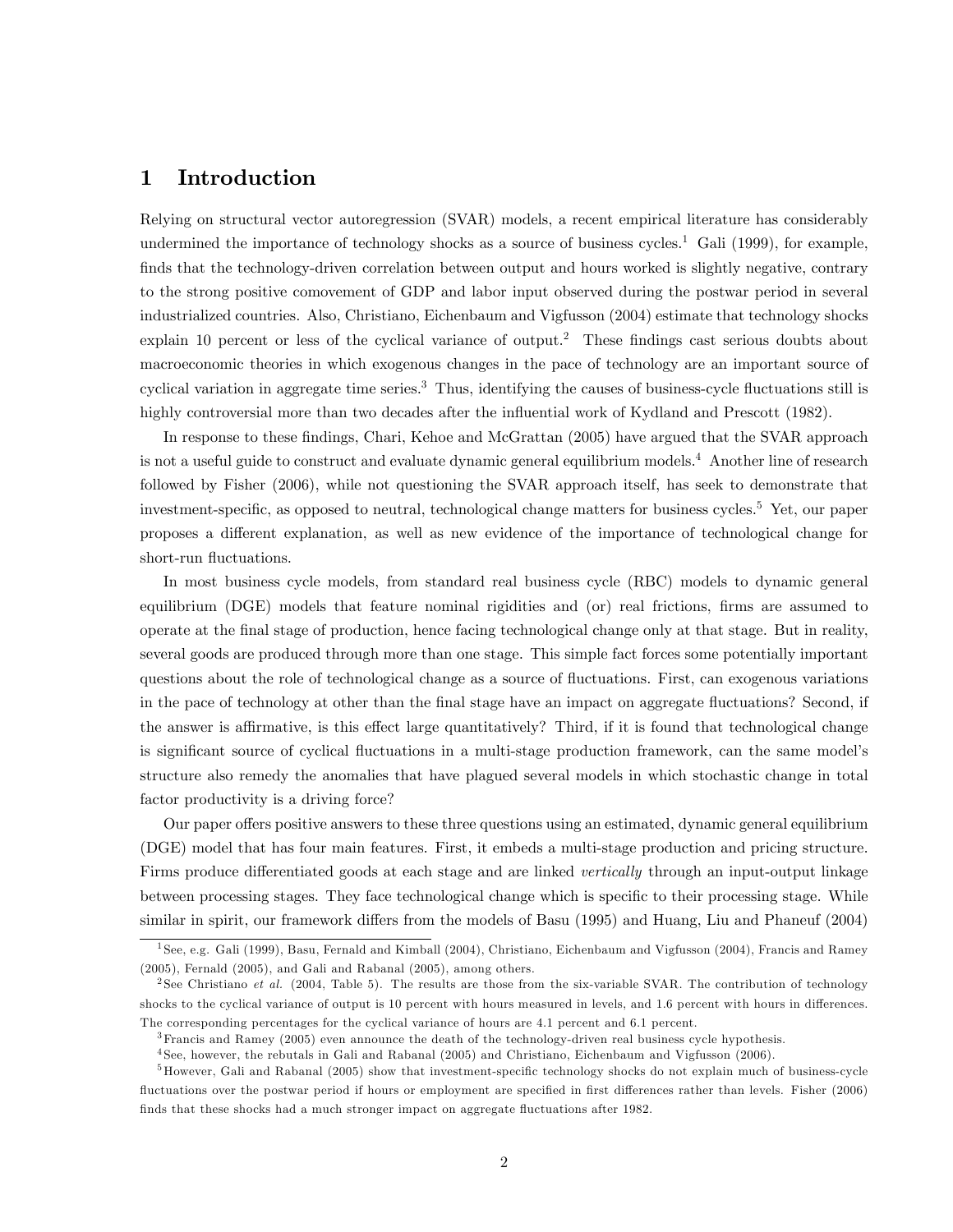in which firms are linked through a *horizontal* roundabout input-output structure within a *single*, final stage of production. Our framework is more closely related to the model of Huang and Liu (2005) that features an input-output linkage between sectors in order to analyze the design and implementation of optimal monetary policy when there are several sources of nominal price rigidities.

Our model is made more tractable and easier to estimate by assuming that final output is produced through two processing stages: one stage of intermediate goods and one of finished goods. Firms at the intermediate stage use capital and labor to produce differentiated intermediate goods, while firms at the final stage utilize a composite of goods produced at the intermediate stage as an intermediate input, in addition to capital and labor, to produce finished goods.

Second, the model incorporates Calvo-type nominal price and wage contracts. Producers at each processing stage charge their own price and revise price-setting decisions upon receiving a stage-specific, random signal allowing them to change their price. Households have differentiated labor skills and their preferences are subject to a shock, which is often interpreted as a disturbance to the expectational IS curve in a new keynesian context. In some recent work, this type of shock has been identified as the main source of employment and output fluctuations during the postwar period [Hall (1997) and Gali and Rabanal  $(2005)$ ].<sup>6</sup> Households face in each period a constant probability that their nominal wages can be changed.

Third, our framework includes real frictions in the form of costs that Örms have to pay to adjust capital and hours worked. The role of capital adjustment costs is stressed in Kim (2000) and Christiano, Eichenbaum and Evans (2005). Bordo, Erceg and Evans (2000) offer evidence showing that labor adjustment costs and sluggish nominal wage adjustment have contributed to the severity of the Great Depression in the face of monetary shocks, while the evidence in Ambler, Guay and Phaneuf (2006) shows that they have played an essential role in shaping U.S. postwar business cycle dynamics.

The fourth and final ingredient of our model is a monetary policy rule that sets short-term nominal interest rates in response to variations in finished-good inflation and output produced at the final stage (both measured in deviations from their steady-state values). The rule includes both interest rate smoothing [e.g. Rotemberg and Woodford (1999) and Clarida, Gali and Gertler (2000)], and serial correlation in the unsystematic intervention of the monetary authority. It has sometime been argued that the evidence of highly positive coefficients on the lagged interest rate in estimated rules could simply reflect serially correlated errors corresponding to the Fedís reaction to factors not included in the policy rule [see for example Rudebusch (2002)].

The structural parameters of the model and various second moments of the data are estimated with postwar, quarterly time series for the U.S. economy using a maximum likelihood procedure. Our main findings are as follows. First, the key structural parameters of the model, including the share of intermediate input entering the production of finished goods and the parameters governing nominal contracts and real frictions, are economically meaningful and statistically significant. Our estimates reveal that the share of labor input in the production of finished goods is about  $2/3$  at both stages, while the share of intermediate input in the production of finished goods is about 0.24. Nominal price contracts at the final stage are somewhat shorter than their counterpart at intermediate stage, lasting on average 2.9 quarters compared to

<sup>&</sup>lt;sup>6</sup> Ireland (2004) also finds that preference shocks had a strong impact on the variability of inflation.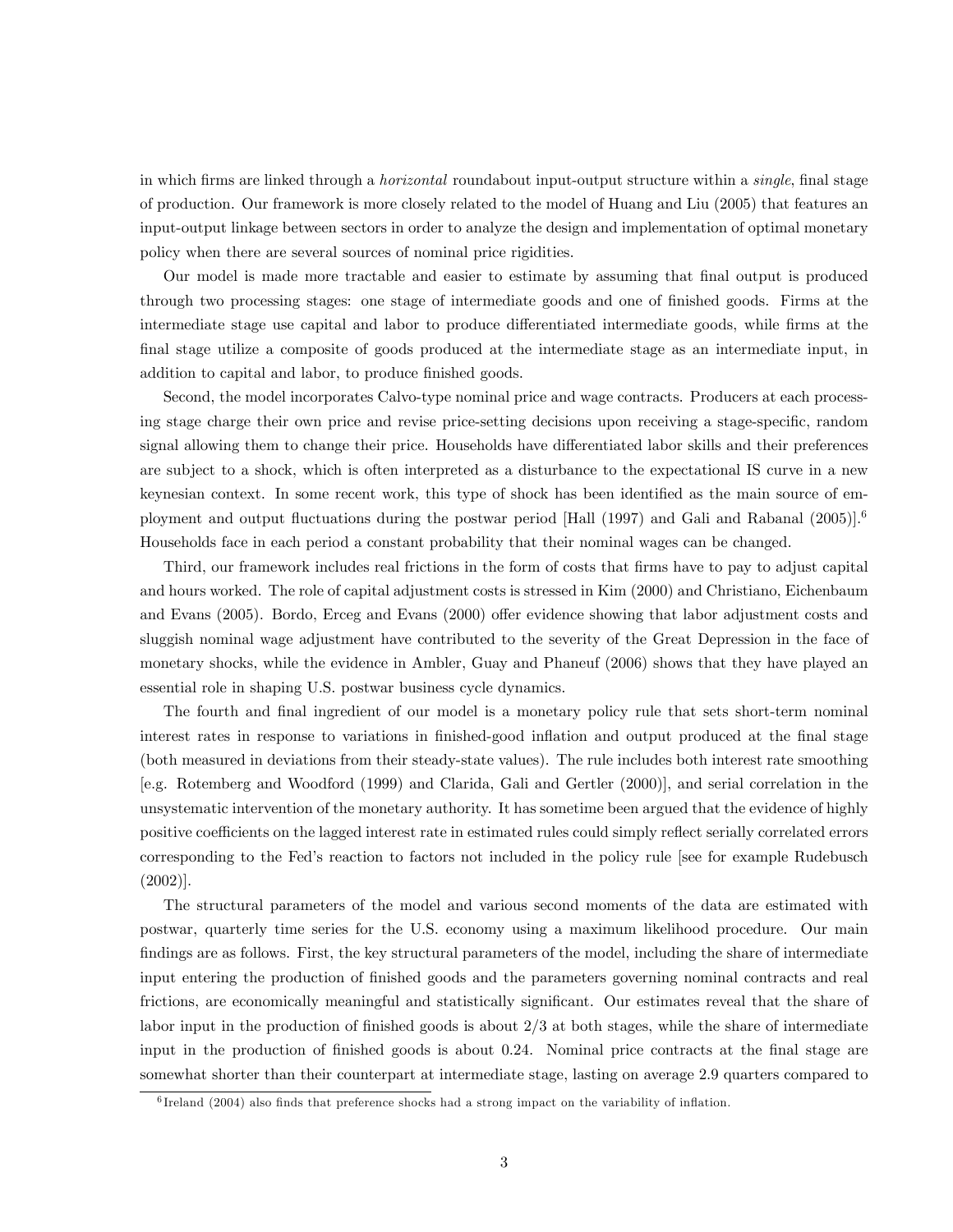3.3 quarters. The average duration of nominal wage contracts, however, is higher at 6.5 quarters.

Second, intermediate-stage technology shocks account for the bulk of economic fluctuations in the postwar U.S. economy contributing, for example, to 31, 52 and 62 per cent of the variance of the one, four and eightquarters ahead forecast errors in real GDP. The vertical integration of stages greatly magnifies the effects of intermediate-stage technology shocks. As the share of intermediate inputs into the production of Önished goods grows, the Önal and intermediate stages become more vertically integrated, so that a change in the pace of technology at the intermediate stage generates a larger impact on final output and a smaller change in relative prices. We also show that nominal rigidities play a significant role in determining the real effects of technology shocks. A notable aspect of the dynamics implied by intermediate-stage technology shocks is that they generate hump-shaped impulse responses in several aggregate variables, including output, employment, consumption and investment.<sup>7</sup> Meanwhile, technology at the final stage explains only a small fraction of the cyclical variance of output, a finding which is broadly consistent with the SVAR evidence of Christiano  $et$ al. (2004). Still, with their effects combined, technology shocks explain a large fraction of fluctuations in total hours and output.

Third, monetary policy shocks contribute significantly to output fluctuations in the very short-run, but their effect declines rapidly at longer horizons. However, monetary shocks account for a high percentage of the volatility of finished-goods inflation (explaining more than 70 percent of its variance decomposition at a horizon of one to forty quarters). Technology shocks explain a non negligible fraction of the variability of finished-goods inflation. Preference shocks only have a small impact on cyclical output and almost no effect on the variability of inflation.

Fourth, the estimated benchmark model has major implications for key second moments of aggregate time series. It does well in reproducing the relative magnitude of fluctuations in several aggregate variables predicting, for example, that hours worked are slightly less volatile than output and that average labor productivity fluctuates much less than real GDP.<sup>8</sup> Also, assuming that the price index of finished goods is roughly approximated by the consumer price index (or the GDP deflator), while the price index of intermediate goods corresponds to the producer price index, the model predicts that inflation at the lower stage of production is about twice as volatile as ináation at the higher stage, just as in the data.

Fifth, the model also succeeds well in explaining some key comovements between variables. For example, it predicts that the correlation between hours and output is both positive and high, while identifying intermediate-stage technology shocks as the main source of that comovement. At the same time, it predicts a persistent decline in hours following a positive Önal-stage technology shock, consistent with the SVAR evidence in Gali (1999). The intuition for the different responses of hours depending on the source of technological change is the following. The effects of intermediate-stage technology shocks, unlike those of final-stage technology shocks, are propagated through the vertical input-output linkage between stages. Furthermore, at each stage, prices are a markup over the marginal cost. The marginal cost of firms operating at the

 ${}^{7}$ King, Plosser and Rebelo (1988) show that the standard technology-driven, neoclassical growth model fails to generate hump-shaped impulse responses and is unable to produce positive serial correlation in output, investment and employment growth over short horizons.

<sup>8</sup>Many models where technology shocks are a main driving force have problems explaining these facts simultaneously [see Hansen (1985), and Hansen and Wright (1992)].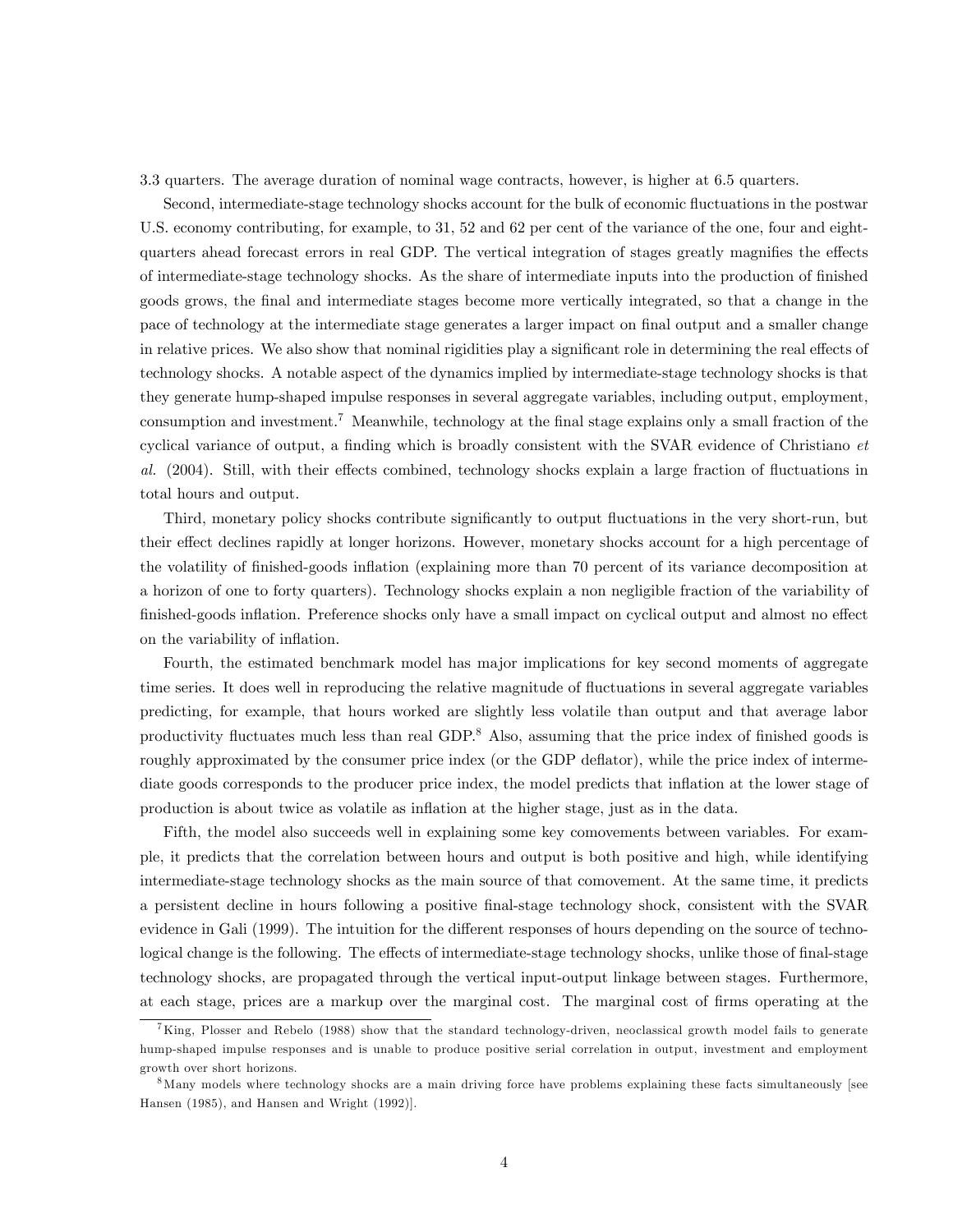intermediate stage is composed of a rigid wage index and a flexible rental rate on capital. The marginal cost of firms producing at the final stage has an additional rigid component in the form of a rigid price index of the intermediate input entering the production of finished goods. It follows that, in response to an intermediate-stage technology shock, hours respond more like what a RBC model would predict, while following a final-stage technology shock, hours adjust more like in the sticky-price model of Gali (1999).

Perhaps more significant, however, is the model's ability to overcome some important anomalies that have been associated with technology-driven business cycle models. They pertain to the weak cyclical pattern of real wages observed in reality, often referred to as the Dunlop-Tarshis observation, which has been reinterpreted recently by Christiano and Eichenbaum (1992) as the near-zero correlation between the average labor productivity and total hours worked. Most business cycle models where technology shocks are the main driving force predict highly procyclical real wages and a high, positive correlation between hours and productivity. The benchmark model predicts a weak procyclicality of real wages and a correlation between hours and productivity which is close to zero, just as in the data. Interestingly, while the intermediate-stage technology shock triggers a positive correlation between hours and productivity, this correlation is negative conditional on the Önal-stage technology shock and of an order of magnitude which is broadly consistent with the technology-driven correlation of hours and productivity generated by SVAR models in Gali (1999).

The paper is organized as follows. Section 2 provides a description of our two-stage model with nominal rigidities. Section 3 discusses some estimation issues, data and calibration. Section 4 presents our estimation results and analyzes our main findings. Section 5 offers concluding remarks.

# 2 The model

The economy is inhabited by a large number of infinitely lived households endowed with differentiated labor skills. Households have preferences defined over expected streams of consumption goods, real balances and leisure. They face in each period a constant probability that their nominal wages are reoptimized. Differentiated goods are produced both at the intermediate and final processing stages. The two stages are vertically integrated, firms at the final stage using a composite of goods produced at the intermediate stage as an input. Exogenous technological change is specific to each processing stage. Producers at any given stage can change nominal prices according to a stage-specific probability that allows them to do so. Physical capital and hours worked are costly to adjust.

### 2.1 The Households

We assume a continuum of households indexed by i, with  $i \in [0, 1]$  denoting a specific labor skill. Household i's preferences are described by the following expected utility function:

$$
U(i)_0 = E_0 \sum_{t=0}^{\infty} \beta^t \left[ \frac{\gamma}{\gamma - 1} \kappa_t \log \left( C_t(i)^{\frac{\gamma - 1}{\gamma}} + b^{\frac{1}{\gamma}} \left( \frac{M_t(i)}{P_{y,t}} \right)^{\frac{\gamma - 1}{\gamma}} \right) - \mu \frac{N_t(i)^{1 + \eta}}{1 + \eta} \right],
$$
 (1)

where  $\beta$  is a discount factor,  $C_t(i)$  is real consumption,  $M_t(i)/P_{y,t}$  denotes real money balances,  $M_t(i)$  is the nominal money stock,  $P_{y,t}$  is the price index of finished goods, and  $N_t(i)$  is hours worked;  $\gamma, b, \mu$  and  $\eta$  are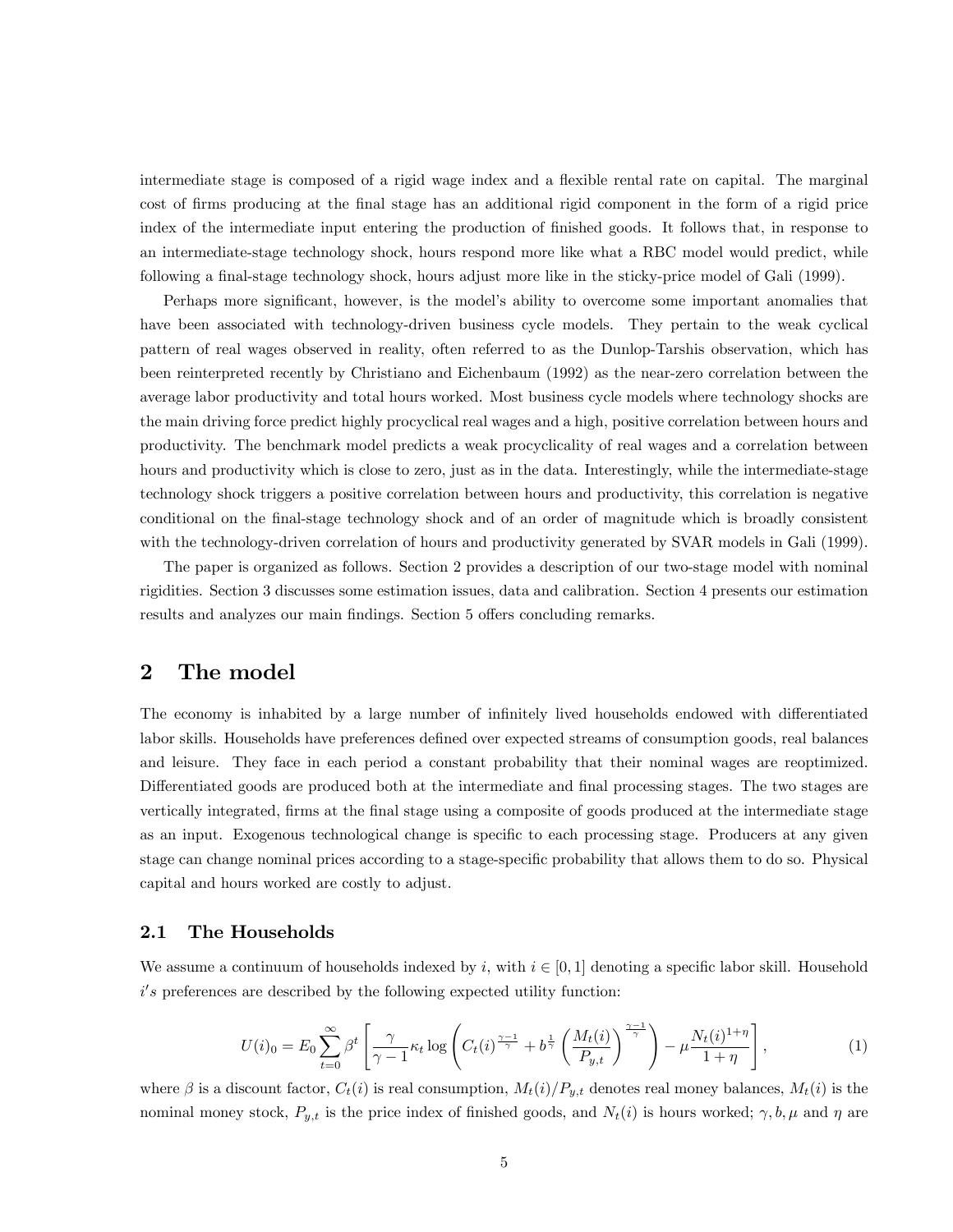positive structural parameters with  $\gamma$  and  $\eta$  representing, respectively, the constant elasticity of substitution between consumption and real balances, and the inverse of the labor supply elasticity. In each period, the representative household's total time endowment is normalized to one.

The preference shock,  $\kappa_t$ , has the time-series representation:

$$
\log(\kappa_t) = \rho_\kappa \log(\kappa_{t-1}) + \varepsilon_{\kappa, t},\tag{2}
$$

where  $\varepsilon_{\kappa,t}$  is a serially uncorrelated independent and identically distributed process with a mean-zero and a standard error  $\sigma_{\kappa}$ .

The household  $i's$  budget constraint is

$$
C_{t}(i) + I_{t}(i) + CAC_{t}(i) + \frac{M_{t}(i)}{P_{y,t}} + \frac{B_{t+1}(i)}{P_{y,t}}
$$
  
= 
$$
\frac{W_{t}(i)}{P_{y,t}}N_{t}(i) + \frac{Q_{t}}{P_{y,t}}K_{t}(i) + \frac{M_{t-1}(i)}{P_{y,t}} + R_{t-1}\frac{B_{t}(i)}{P_{y,t}} + \frac{D_{y,t}(i)}{P_{y,t}} + \frac{D_{z,t}(i)}{P_{y,t}} + \frac{T_{t}(i)}{P_{y,t}},
$$
(3)

where  $I_t(i)$  is real investment,  $CAC_t(i)$  is the real adjustment cost of physical capital,  $B_{t+1}(i)$  is bonds carried in period  $t + 1$ ,  $W_t(i)$  is the nominal wage rate,  $Q_t$  is the nominal rental rate of capital,  $K_t(i)$  is the stock of physical capital,  $R_{t-1}$  is the gross nominal interest rate between period  $t-1$  and period t,  $D_{y,t}(i)$ and  $D_{z,t}(i)$  are the nominal dividends paid to the household by firms producing at the final stage and firms producing at the intermediate stage, respectively, and  $T_t(i)$  is a lump-sum nominal transfer received from the monetary authority.

The cost of adjusting the physical stock of capital is given by the function

$$
CAC_{t}(i) = \frac{\varphi_{k}}{2} \left( \frac{K_{t+1}(i)}{K_{t}(i)} - 1 \right)^{2} K_{t}(i), \tag{4}
$$

where  $\varphi_k > 0$  is the capital-adjustment cost parameter.

The capital stock evolves according to

$$
K_{t+1}(i) = (1 - \delta)K_t(i) + I_t(i),
$$
\n(5)

where  $\delta$  is the rate of depreciation of physical capital.

Aggregate labor input,  $N_t$ , is a composite of all differentiated labor skills:

$$
N_t = \left(\int_0^1 N_t(i)^{\frac{\sigma - 1}{\sigma}} di\right)^{\frac{\sigma}{\sigma - 1}},\tag{6}
$$

where  $\sigma$  represents the elasticity of substitution between labor skills. Labor demand for skill i is,

$$
N_t(i) = \left(\frac{W_t(i)}{W_t}\right)^{-\sigma} N_t,\tag{7}
$$

where  $W_t$  is the wage rate of the composite skill which given by

$$
W_t = \left(\int_0^1 W_t(i)^{1-\sigma} di\right)^{\frac{1}{1-\sigma}}.\tag{8}
$$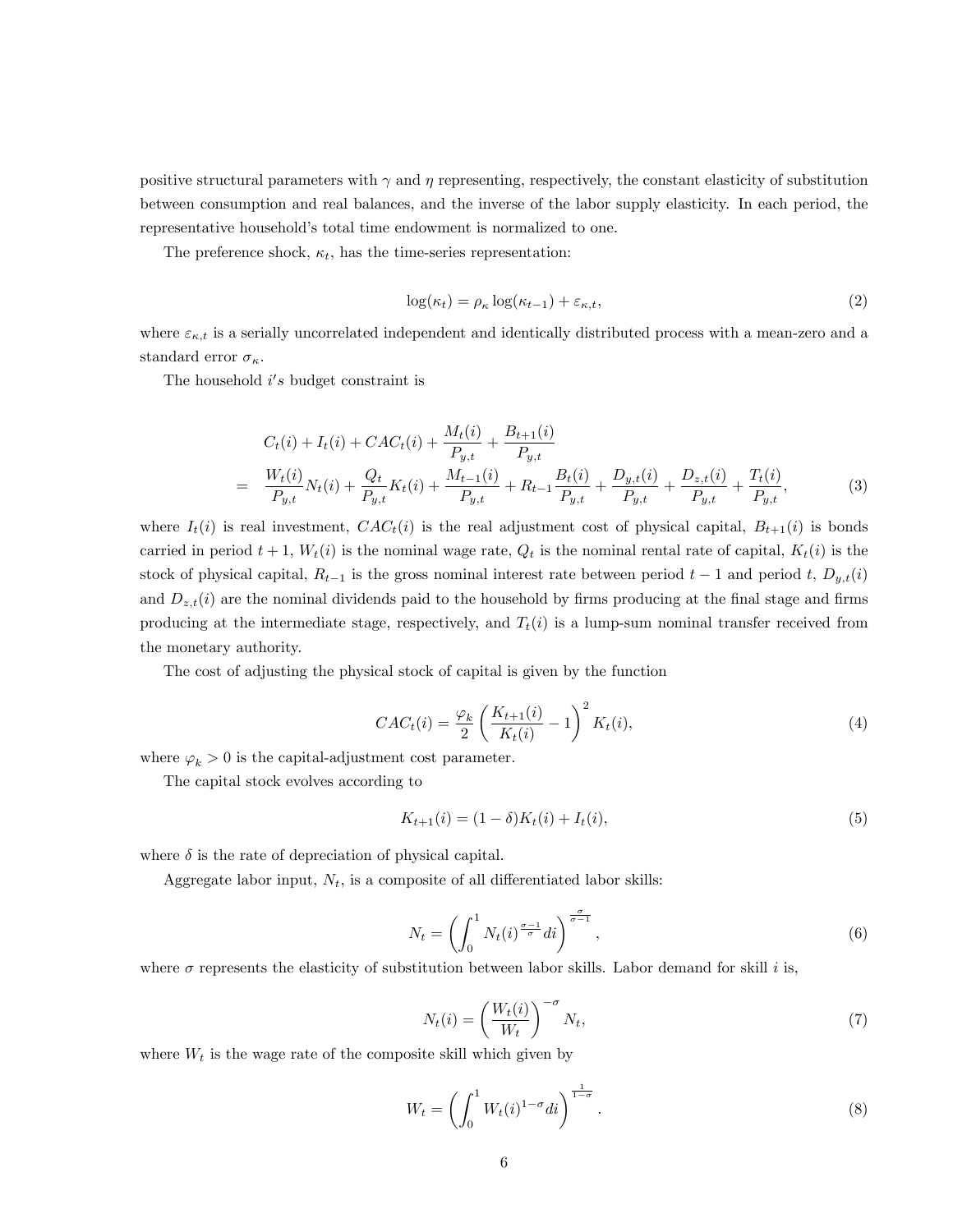The household i chooses  $C_t(i)$ ,  $M_t(i)$ ,  $B_{t+1}(i)$ ,  $K_{t+1}(i)$  and  $W_t(i)$ , when nominal wages can be adjusted, that maximize the expected discounted sum of utility flows, subject to the budget constraint and the firms' labor demand for skill  $i$ . The first-order conditions for this problem are:

$$
\frac{\kappa_t C_t(i)^{\frac{-1}{\gamma}}}{C_t(i)^{\frac{\gamma-1}{\gamma}} + b_t^{\frac{1}{\gamma}} \left(\frac{M_t(i)}{P_{y,t}}\right)^{\frac{\gamma-1}{\gamma}}} = \lambda_t(i),\tag{9}
$$

$$
\frac{\kappa_t b_t^{\frac{1}{\gamma}} \left(\frac{M_t(i)}{P_{y,t}}\right)^{\frac{-1}{\gamma}}}{C_t(i)^{\frac{\gamma-1}{\gamma}} + b_t^{\frac{1}{\gamma}} \left(\frac{M_t(i)}{P_{y,t}}\right)^{\frac{\gamma-1}{\gamma}}} = \lambda_t(i) \left(1 - \frac{1}{R_t}\right),\tag{10}
$$

$$
\beta E_t \frac{\lambda_{t+1}(i)}{\lambda_t(i)} \left[ q_{t+1} + 1 - \delta + \varphi_k \left( \frac{K_{t+2}(i)}{K_{t+1}(i)} - 1 \right) \frac{K_{t+2}(i)}{K_{t+1}(i)} - \frac{\varphi_k}{2} \left( \frac{K_{t+2}(i)}{K_{t+1}(i)} - 1 \right)^2 \right]
$$
\n
$$
= 1 + \varphi_k E_t \left( \frac{K_{t+1}(i)}{K_t(i)} - 1 \right), \tag{11}
$$

$$
\lambda_t(i) = \beta R_t E_t \left( \frac{\lambda_{t+1}(i)}{\pi_{y,t+1}} \right). \tag{12}
$$

where  $\lambda_t(i)$  is the nonnegative Lagrange multiplier associated with the budget constraint,  $q_t = Q_t/P_{y,t}$ , and  $\pi_{y,t+1}$  is the rate of inflation of finished goods.

#### 2.1.1 Nominal wage setting

At the beginning of each period, the nominal wage has probability  $1-d_w$  of being reoptimized. The first-order condition with respect to  $W_t(i)$  is

$$
\widetilde{W}_t(i) = \frac{\sigma}{\sigma - 1} \frac{E_t \sum_{q=0}^{\infty} (\beta d_w)^q N_{t+q}(i)^{q+1}}{E_t \sum_{q=0}^{\infty} (\beta d_w)^q N_{t+q}(i) \lambda_{t+q}(i) \frac{1}{P_{y,t+q}}}.
$$
\n(13)

At the symmetric equilibrium, the aggregate nominal wage obeys the following recursive equation:

$$
W_t = \left[ d_w W_{t-1}^{1-\sigma} + (1-d_w)\widetilde{W}_t^{1-\sigma} \right]^{\frac{1}{1-\sigma}},\tag{14}
$$

where  $\widetilde{W}_t$  is the optimal or average wage of workers allowed to revise nominal wages at time t.

#### 2.2 Firms and Stages of Production

Monopolistically competitive firms produce differentiated goods at both stages and are linked by a vertical input-output structure. They are also price-setters at each stage. Nominal prices at the final stage have probability  $d_y$  of survival in each period, while the probability that prices at the intermediate stage remain unchanged in each period is  $d_z$ .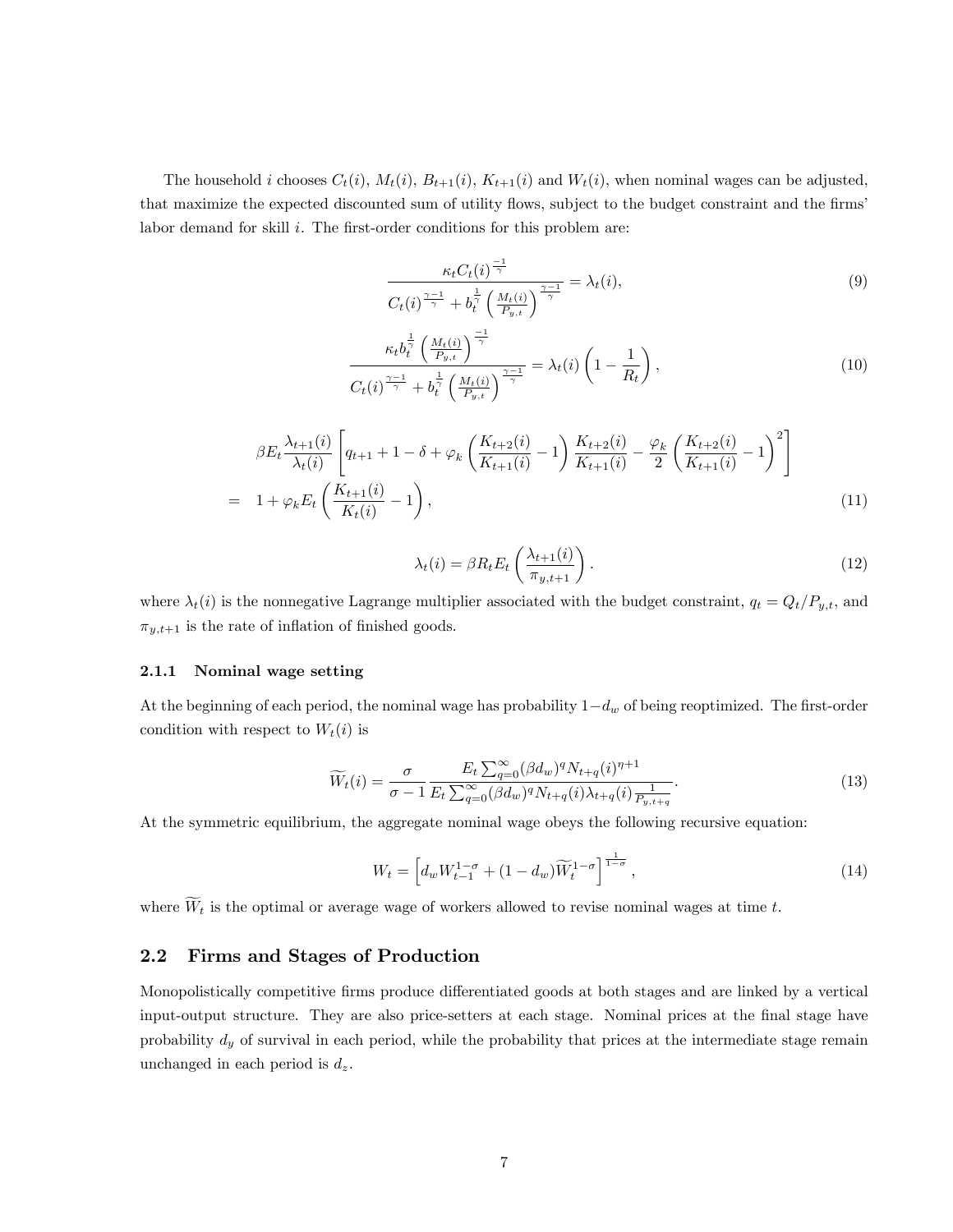#### 2.2.1 Final stage

Final output,  $Y_t$ , is a composite of the differentiated finished goods,  $Y_t(j)$ ,  $j \in [0,1]$  denoting a type of finished good,

$$
Y_t = \left(\int_0^1 Y_t(j)^{\frac{\theta_y - 1}{\theta_y}} dj\right)^{\frac{\theta_y}{\theta_y - 1}},
$$

where  $\theta_y$  is the elasticity of substitution between differentiated finished goods.

Given prices  $P_{y,t}$  and  $P_{y,t}(j)$ , the finished-good-producing firm j maximizes its profits choosing the production of finished goods,  $Y_t(j)$ . It solves the following problem

$$
\max_{Y_t(j)} P_{y,t} \left( \int_0^1 Y_t(j)^{\frac{\theta_y - 1}{\theta_y}} dj \right)^{\frac{\theta_y}{\theta_y - 1}} - \int_0^1 P_{y,t}(j) Y_t(j) dj.
$$

Profit maximization leads to the following first–order condition for the demand of finished good  $j$ 

$$
Y_t(j) = \left(\frac{P_{y,t}(j)}{P_{y,t}}\right)^{-\theta_y} Y_t,
$$
\n(15)

:

where the price index of finished goods is

$$
P_{y,t} = \left(\int_0^1 P_{y,t}(j)^{1-\theta_y} dj\right)^{\frac{1}{1-\theta_y}}
$$

#### 2.2.2 Intermediate stage

Intermediate output,  $Z_t$ , is a composite of differentiated goods produced at the intermediate stage,  $Z_t(l)$ ,  $l \in [0, 1]$  denoting a type of intermediate good

$$
Z_t = \left(\int_0^1 Z_t(l)^{\frac{\theta_z - 1}{\theta_z}} dl\right)^{\frac{\theta_z}{\theta_z - 1}},
$$

where  $\theta_z \in (1,\infty)$  is the elasticity of substitution between differentiated intermediate goods.

Profit maximization leads to the following first-order condition for the demand of intermediate good  $l$ 

$$
Z_t(l) = \left(\frac{P_{z,t}(l)}{P_{z,t}}\right)^{-\theta_z} Z_t,
$$
\n(16)

where  $P_{z,t}$  corresponds to the price index of differentiated intermediate goods and  $P_{z,t}(l)$  is the price of intermediate good  $l$ . The price index of differentiated goods is given by

$$
P_{z,t} = \left(\int_0^1 P_{z,t}(l)^{1-\theta_z} dl\right)^{\frac{1}{1-\theta_z}}.
$$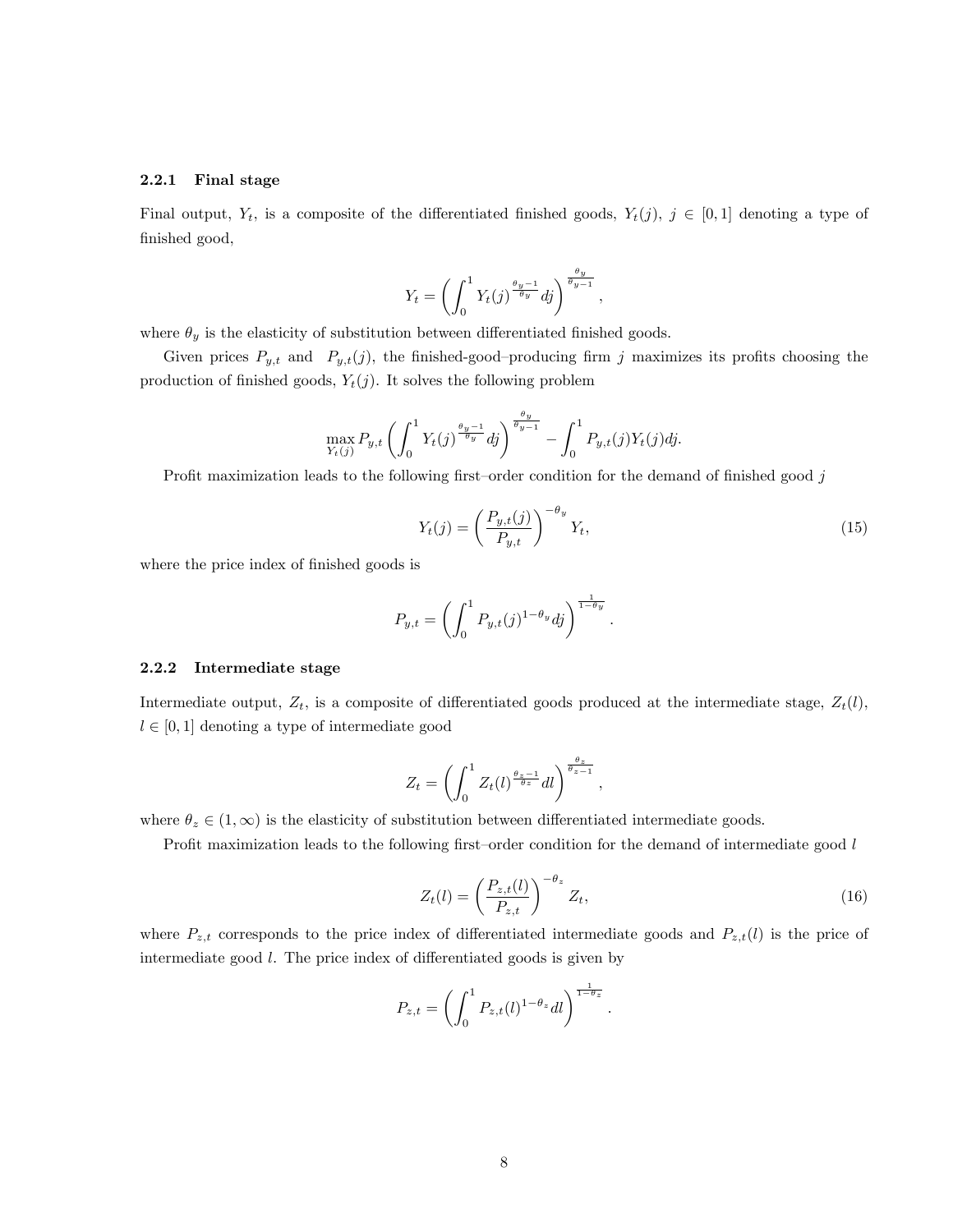#### $2.2.3$  Finished-good-producing firm

Producing a finished good j requires the use of labor  $N_{y,t}(j)$ , capital  $K_{y,t}(j)$ , and a composite of intermediate goods,  $Z_t(j)$ . Firms utilize a constant returns to scale (CRS) technology

$$
Y_t(j) = Z_t(j)^{\phi} \left[ A_{y,t} K_{y,t}(j)^{\alpha_y} N_{y,t}(j)^{1-\alpha_y} \right]^{1-\phi}, \tag{17}
$$

where  $\alpha_y$  is the final-stage share of capital and and  $\phi$  is the share of intermediate goods entering the production of finished goods.

The final-stage productivity shock,  $A_{y,t}$ , follows a log-difference stationary process

$$
\log(A_{y,t}) = (1 - \rho_{A,y}) \log(A_y) + \rho_{A,y} \log(A_{y,t-1}) + \varepsilon_{y,t},\tag{18}
$$

where  $\varepsilon_{y,t}$  is a mean-zero, iid normal process that is independent, with a standard error  $\sigma_y$ .

Adjusting the final-stage labor input is costly. Labor adjustment costs are measured as a proportional loss of final output:

$$
LAC_{y,t}(j) = \frac{\varphi_y}{2} \left( \frac{N_{y,t}(j)}{N_{y,t-1}(j)} - 1 \right)^2 Y_t, \qquad \varphi_y \geq 0,
$$
\n(19)

where  $\varphi_y$  is the final-stage labor adjustment-cost parameter.

Firms are price-takers in the markets for inputs and monopolistic competitors in the markets for products. At each processing stage, nominal prices are chosen optimally in a randomly staggered fashion. At the beginning of each period, a fraction  $(1 - d_y)$  of final-stage producers can change their prices.

The maximization problem for the finished-good producing firm  $j$  is :

$$
\max_{\{K_{y,t}(j), N_{y,t}(j), Z_t(j), P_{y,t}(j)\}} E_t \sum_{q=0}^{\infty} (\beta d_y)^q \frac{\lambda_{t+q}}{\lambda_t} \frac{D_{y,t+q}(j)}{P_{t+q}},
$$

subject to:

$$
D_{y,t}(j) = P_{y,t}(j)Y_t(j) - Q_t K_{y,t}(j) - W_t N_{y,t}(j) - P_{z,t} Z_t(j) - P_{y,t} L A C_{y,t}(j),
$$
  

$$
Y_t(j) = \left(\frac{P_{y,t}(j)}{P_{y,t}}\right)^{-\theta_y} Y_t,
$$

and

$$
Y_t(j) = Z_t(j)^{\phi} \left[ A_{y,t} K_{y,t}^{\alpha_y} N_{y,t}(j)^{1-\alpha_y} \right]^{1-\phi}.
$$

The first-order conditions for this maximization problem are:

$$
w_t = (1 - \alpha_y)(1 - \phi)\zeta_{y,t}(j)\frac{Y_t(j)}{N_{y,t}(j)} - \varphi_y \frac{Y_t}{N_{y,t-1}(j)} \left(\frac{N_{y,t}(j)}{N_{y,t-1}(j)} - 1\right) + \beta\varphi_y E_t \frac{\lambda_{t+1}}{\lambda_t} \frac{Y_{t+1}}{N_{y,t}(j)} \frac{N_{y,t+1}(j)}{N_{y,t}(j)} \left(\frac{N_{y,t+1}(j)}{N_{y,t}(j)} - 1\right),
$$
\n(20)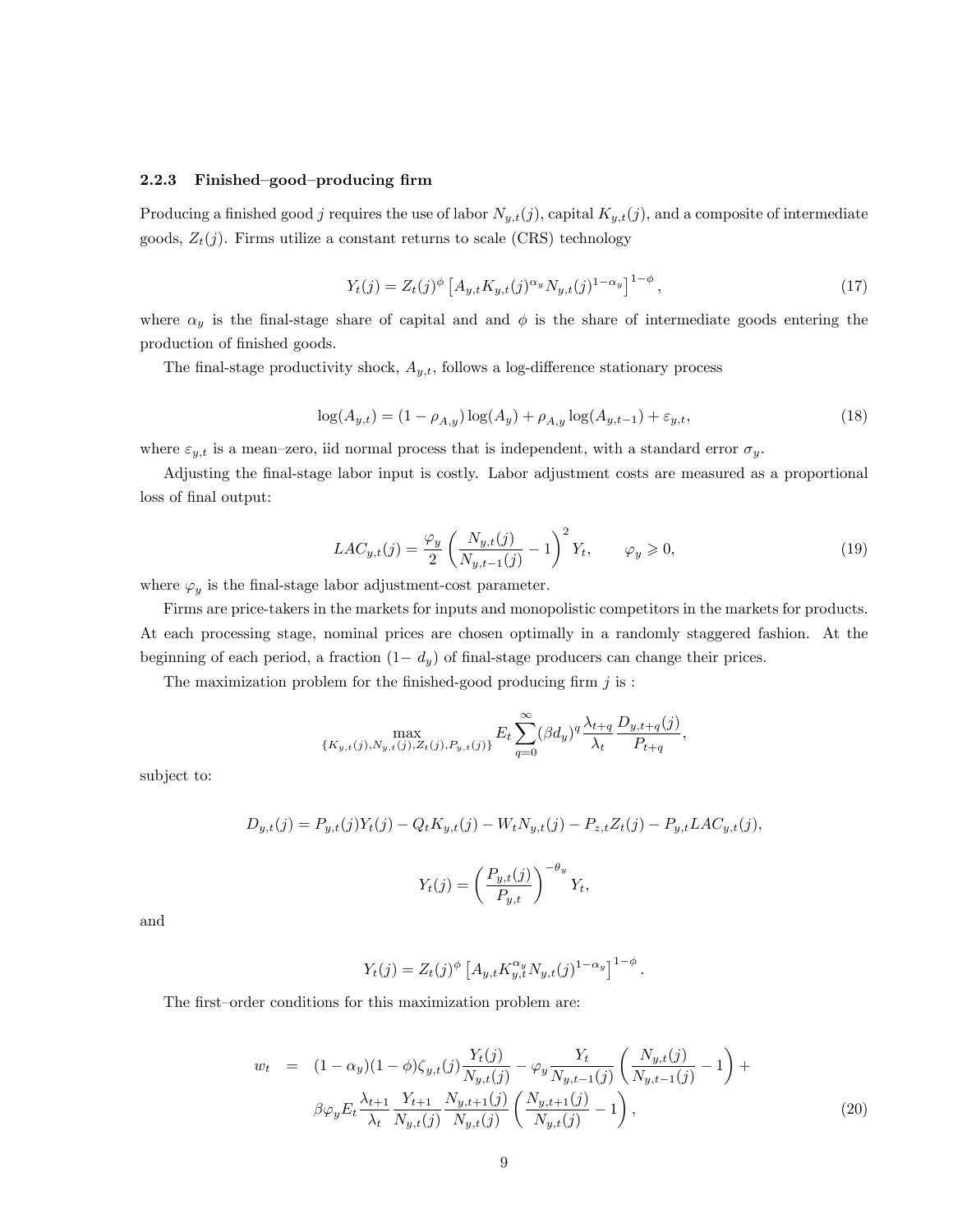$$
q_t = \alpha_y (1 - \phi) \zeta_{y,t}(j) \frac{Y_t(j)}{K_{y,t}(j)},\tag{21}
$$

$$
p_{z,t} = \phi \zeta_{y,t}(j) \frac{Y_t(j)}{Z_t(j)},\tag{22}
$$

where  $w_t = W_t/P_{y,t}$  is the real wage,  $p_{z,t} = P_{z,t}/P_{y,t}$  is the relative price of the intermediate input, and  $\zeta_{y,t}(j)$  is firm j's real marginal cost.

### 2.2.4 Finished-good price determination

The first-order condition with respect to  $P_{y,t}(j)$  is:

$$
\tilde{P}_{y,t}(j) = \frac{\theta_y}{\theta_y - 1} \frac{E_t \sum_{q=0}^{\infty} (\beta d_y)^q \frac{\lambda_{t+q}}{\lambda_t} \zeta_{y,t}(j) Y_{t+q}(j)}{E_t \sum_{q=0}^{\infty} (\beta d_y)^q \frac{\lambda_{t+q}}{\lambda_t} Y_{t+q}(j) \frac{1}{P_{y,t+q}}}.
$$
\n(23)

At the symmetric equilibrium, the aggregate price of finished goods is

$$
P_{y,t} = \left[ d_y P_{y,t-1}^{1-\theta_y} + (1-d_y) \tilde{P}_{y,t}^{1-\theta_y} \right]^{\frac{1}{1-\theta_y}}, \qquad (24)
$$

where  $\tilde{P}_{y,t}$  is the optimal or average price of finished-good-producing firms allowed to change their prices at time t.

#### 2.2.5 Intermediate-good-producing firm

The intermediate firm l rents capital,  $K_{z,t}(l)$  and hires workers,  $N_{z,t}(l)$ . It uses a CRS technology to produce intermediate good  $Z_t(l)$ 

$$
Z_t(l) = A_{z,t} K_{z,t}(l)^{\alpha_z} N_{z,t}(l)^{1-\alpha_z},\tag{25}
$$

where  $\alpha_z$  is the share of capital at the intermediate stage.

The intermediate-stage productivity shock,  $A_{z,t}$ , follows a log-difference stationary process

$$
\log(A_{z,t}) = (1 - \rho_{A,z}) \log(A_z) + \rho_{A,z} \log(A_{z,t-1}) + \varepsilon_{z,t},
$$
\n(26)

where  $\varepsilon_{z,t}$  is a mean-zero, iid normally distributed process with a standard error  $\sigma_z$ .

Firms at the intermediate stage must pay a cost to vary the labor input. The adjustment-cost function,  $LAC_{z,t}(l)$ , is

$$
LAC_{z,t}(l) = \frac{\varphi_z}{2} \left( \frac{N_{z,t}(l)}{N_{z,t-1}(l)} - 1 \right)^2 Z_t, \qquad \varphi_z \geqslant 0,
$$
\n
$$
(27)
$$

where  $\varphi_z$  is the intermediate-stage labor adjustment-cost parameter.

Firm *l* solves the following maximization problem:

$$
\max_{\{K_{z,t}(l), N_{z,t}(l), P_{z,t}(l)\}} E_t \sum_{q=0}^{\infty} (\beta d_z)^q \frac{\lambda_{t+q}}{\lambda_t} \frac{D_{z,t+q}(l)}{P_{y,t+q}},
$$

subject to: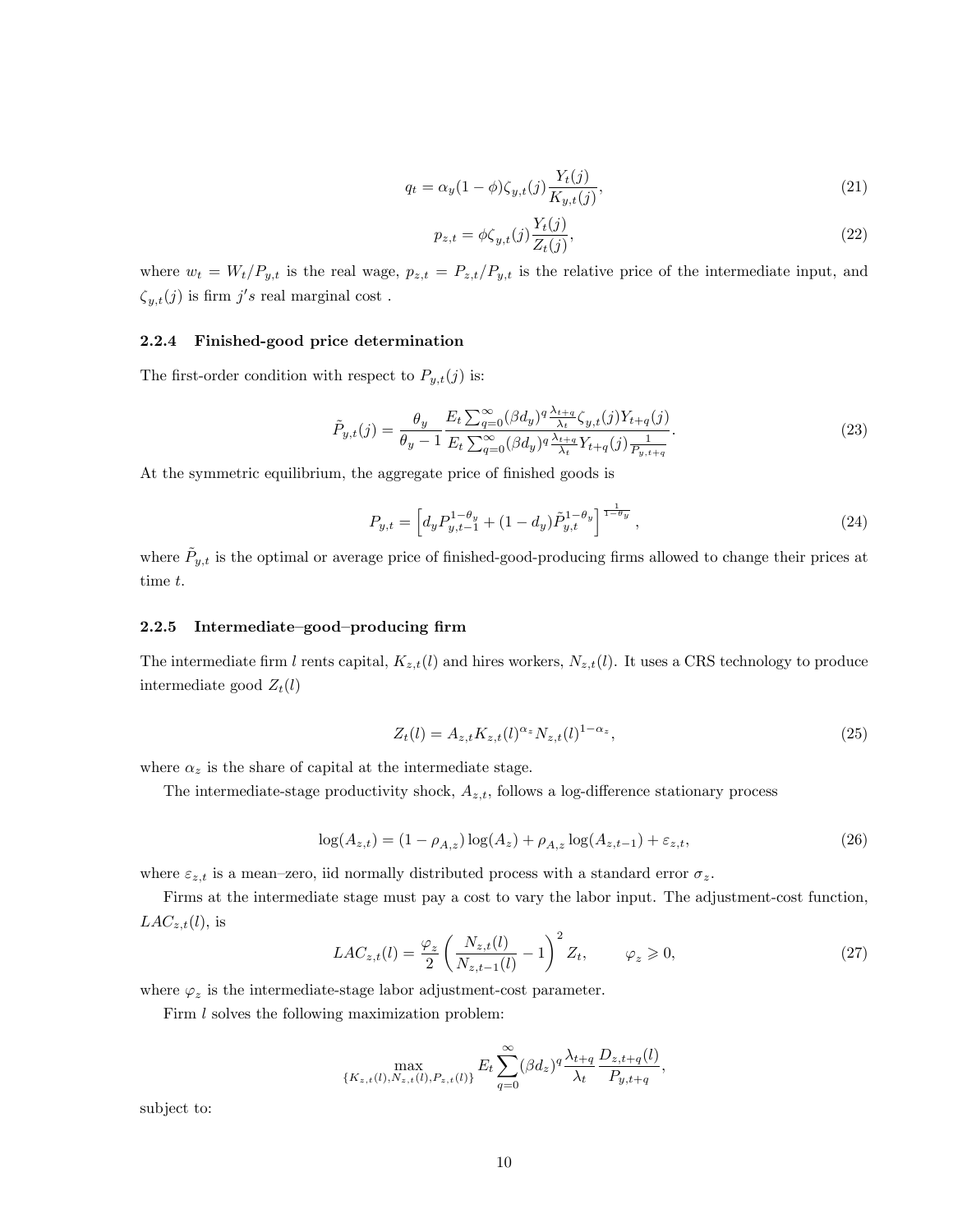$$
D_{z,t}(l) = P_{z,t}(l)Z_t(l) - Q_t K_{z,t}(l) - W_t N_{z,t}(l) - P_{z,t} L A C_{z,t}(l),
$$
  

$$
Z_t(l) = \left(\frac{P_{z,t}(l)}{P_{z,t}}\right)^{-\theta_z} Z_t,
$$

and

$$
Z_t(l) = A_{z,t} K_{z,t}(l)^{\alpha_z} N_{z,t}(l)^{1-\alpha_z}.
$$

The first-order conditions for this maximization problem are:

$$
w_t = (1 - \alpha_z)\zeta_{z,t}(l)\frac{Z_t(l)}{N_{z,t}(l)} - \varphi_z \frac{p_{z,t}Z_t}{N_{z,t-1}(j)} \left(\frac{N_{z,t}(l)}{N_{z,t-1}(l)} - 1\right) + \beta\varphi_z E_t \frac{\lambda_{t+1}}{\lambda_t} \frac{p_{z,t+1}Z_{t+1}}{N_{z,t}(j)} \frac{N_{z,t+1}(l)}{N_{z,t}(l)} \left(\frac{N_{z,t+1}(l)}{N_{z,t}(l)} - 1\right),
$$
\n(28)

$$
q_t = \alpha_z \zeta_{z,t}(l) \frac{Z_t(l)}{K_{z,t}(l)}.\tag{29}
$$

where  $\zeta_{z,t}(l)$  is firm l's real marginal cost.

#### 2.2.6 Intermediate-stage price determination

The first-order condition with respect to  $P_{z,t}(l)$  is

$$
\tilde{P}_{z,t}(l) = \frac{\theta_z}{\theta_z - 1} \frac{E_t \sum_{q=0}^{\infty} (\beta d_z)^q \frac{\lambda_{t+q}}{\lambda_t} \zeta_{z,t}(l) Z_{t+q}(l)}{E_t \sum_{q=0}^{\infty} (\beta d_z)^q \frac{\lambda_{t+q}}{\lambda_t} Z_{t+q}(l) \frac{1}{P_{z,t+l}}}.
$$
\n(30)

At the symmetric equilibrium, the aggregate price of intermediate-stage goods is

$$
P_{z,t} = \left[ d_z P_{z,t-1}^{1-\theta_z} + (1-d_z) \tilde{P}_{z,t}^{1-\theta_z} \right]^{\frac{1}{1-\theta_z}},\tag{31}
$$

where  $\tilde{P}_{z,t}$  is the optimal or average price of intermediate-good-producing firms allowed to change their prices at time t.

### 2.3 Monetary Policy

Monetary policy sets the short-term nominal interest rate,  $R_t$ , in response to finished-good inflation,  $\pi_{y,t}$ , and output produced at the final stage,  $y_t$ , measured in deviations from their steady-state values. The rule includes both an interest-rate smoothing term and an autocorrelated policy shock. The policy rule is

$$
\log\left(\frac{R_t}{R^*}\right) = \rho_R\left(\frac{R_{t-1}}{R^*}\right) + (1 - \rho_R)\left[\rho_\pi \log\left(\frac{\pi_{y,t}}{\pi_y^*}\right) + \rho_y \log\left(\frac{y_t}{y^*}\right)\right] + v_t,\tag{32}
$$

where

$$
v_t = \rho_v v_{t-1} + \varepsilon_{v,t}.\tag{33}
$$

The variables  $\pi_y^*$  and  $y^*$  represent steady-state values of  $\pi_{y,t}$  and  $y_t$ , respectively, while  $R^*$  is the steady-state, gross nominal interest rate, and  $\varepsilon_{v,t}$  is a mean-zero, iid normally distributed process with a standard error  $\sigma_v.$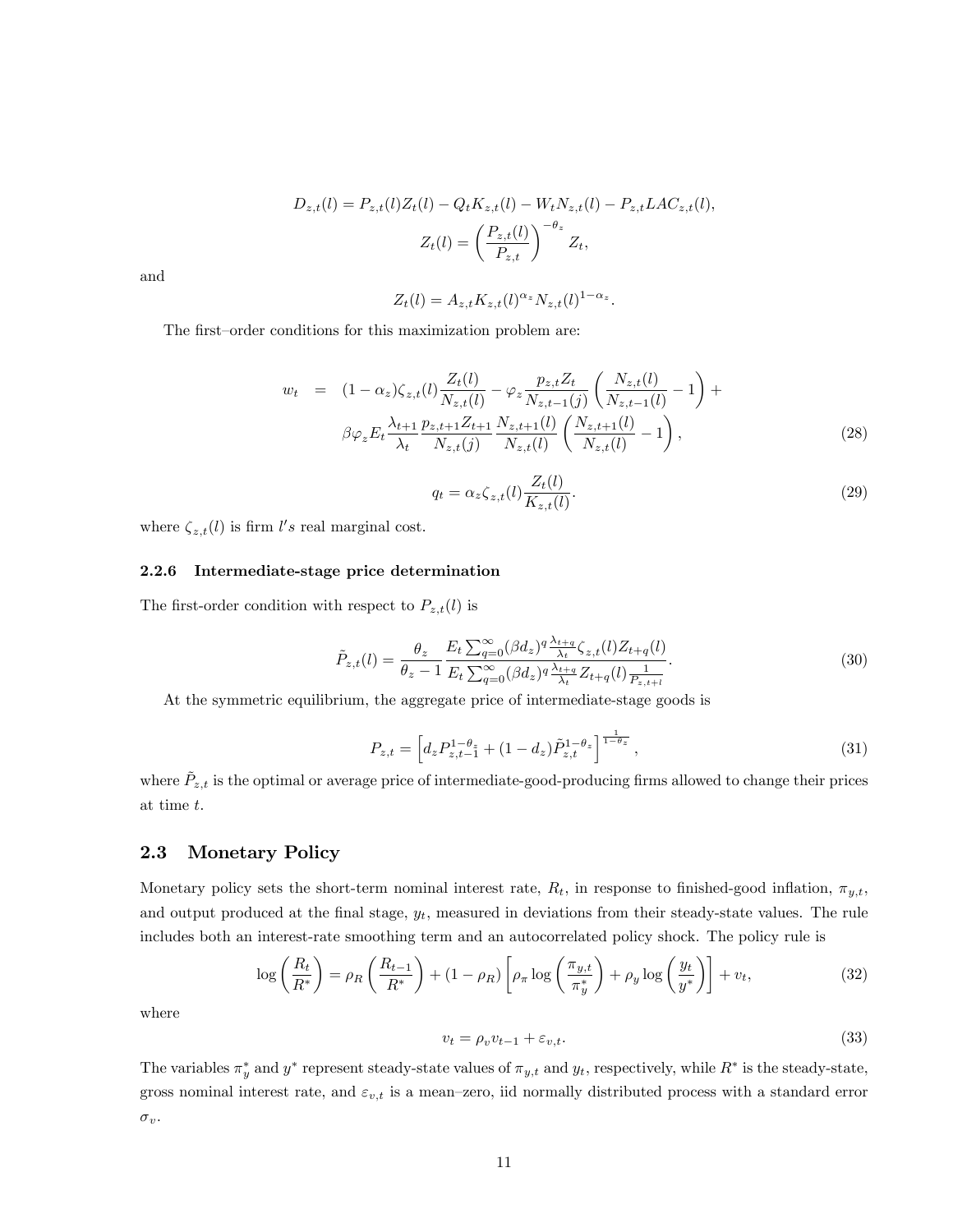### 2.4 Closing the Model

At the symmetric equilibrium, the market-clearing conditions are:

$$
K_t = K_{y,t} + K_{z,t},\tag{34}
$$

$$
N_t = N_{y,t} + N_{z,t},\tag{35}
$$

$$
Y_t = C_t + I_t + CAC_t + LAC_{y,t} + LAC_{z,t},\tag{36}
$$

and

$$
M_t - M_{t-1} = T_t. \t\t(37)
$$

### 2.5 Equilibrium

An equilibrium consists, for  $k = y, z$ , in a set of allocations  $\{C_t, N_t, B_t, m_t, K_{t+1}, Y_t, I_t, Z_t, K_{k,t}, N_{k,t}, \dots\}$  $\pi_{k,t}, \pi_{w,t}, p_{z,t}, w_t, \zeta_{k,t}, q_t, R_t\}_{t=0}^{\infty}$  (where  $m_t \equiv M_t/P_{y,t}$ ) that satisfies the following conditions: (i) the household's allocations solve its utility maximization problem; (ii) each finished-good producer's allocations and price solve its profit maximization problem taking the wage and all prices but its own as given; (iii) each intermediate-good producer's allocations and price solve its profit maximization problem; and (iv) all markets clear.

# 3 Estimation Methodology, Data and Calibration

### 3.1 Estimation Procedure

The model is solved through log-linearization of its equilibrium conditions around a symmetric steady state where all variables are constant. It is assumed that the steady-state, finished-good, gross rate of inflation is equal to one. The linearized system leads to the following state space representation:

$$
\mathcal{X}_t = \mathbf{A}\mathcal{X}_{t-1} + \mathbf{B}\boldsymbol{\epsilon}_t, \tag{38}
$$

$$
\mathcal{Y}_t = \mathbf{C}\mathcal{X}_t, \tag{39}
$$

where the vector  $\mathcal{X}_t$  keeps track of the model's predetermined and exogenous variables, and the vector  $\mathcal{Y}_t$ includes the remaining endogenous variables. The Kalman filter is used to evaluate the likelihood function,  $\mathcal{L}(Y^T|\Theta)$ , associated with the state-space solution. Prior to the estimation, we define the following vector of observable:

$$
\mathcal{Z}_t = \begin{bmatrix} \hat{c}_t & \hat{y}_t & \hat{R}_t & \hat{\pi}_{y,t} & \hat{y}_t - \hat{n}_t & \hat{w}_t \end{bmatrix}'
$$

which consists of real consumption, output, the nominal interest rate, the rate of finished-good inflation, the average productivity of labor, and the real wages, all expressed as percentage deviations from their own steady-state values.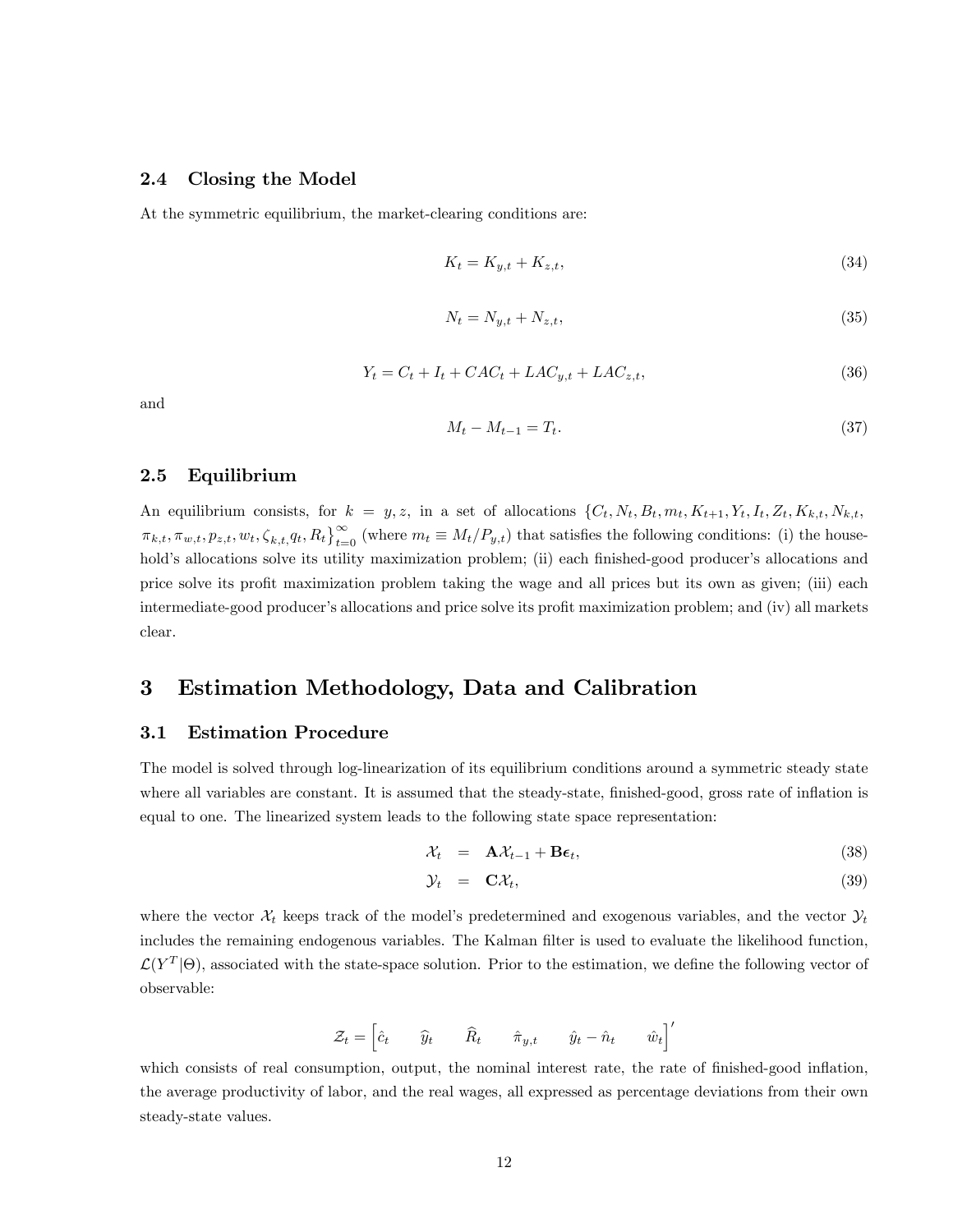Since the model is driven by four structural shocks, it would in principle limit to four the number of observed variables required in the estimation to avoid stochastic singularity. However, the number of variables used to estimate the structural parameters of the model can be increased by adding measurement errors [see also Altug (1989), Sargent (1989), McGrattan (1994), Hall (1996), and Ireland (2004)]. Hence, the model is augmented with a vector of two measurement errors,  $e_t$ . The system of equations for the selected variables is

$$
\mathcal{Z}_t = \mathbf{K} \left( \begin{array}{c} \mathcal{X}_t \\ \mathcal{Y}_t \end{array} \right) + \mathbf{L} \left( \begin{array}{c} \epsilon_t \\ e_t \end{array} \right) \tag{40}
$$

where the matrices **K** and **L** are obtained after selecting the appropriate variables in  $\mathcal{X}_t$ ,  $\mathcal{Y}_t$ , and the vector of errors. The measurement errors, which are assumed to be independent from the structural shocks, follow the autoregressive process:

$$
e_{t+1} = \mathbf{M}e_t + v_t \tag{41}
$$

$$
E(v_t v'_t) = \Sigma_v \tag{42}
$$

where the two matrices **M** and  $\Sigma_v$  are diagonal.

### 3.2 Data

The model is estimated with U.S. quarterly data for the period 1960Q1 to 2004Q4. The nominal interest rate is the 3-month Treasury Bill Rate. The rate of finished-good inflation is measured by the quarterly rate of change of the consumer price index. Consumption is measured by real personal consumption expenditures for non durables and services. Output is measured by real GDP. The real wage is the ratio of the nonfarm business sector compensation to the consumer price index. All series, except the nominal interest rate, are seasonally adjusted. Consumption, output and hours are all converted into per capita terms, dividing by the civilian population. All series, except the rates of interest rate and the inflation rate, are logged and detrended using the HP filter.

#### 3.3 Calibration

When estimating relatively large structural models by maximum likelihood, it is sometime difficult to obtain sensible estimates of all the structural parameters, either because some parameters are not easily identifiable or because the optimization algorithm fails to locate the maximum due the complexity of the objective function, so that the algorithm breaks down. To deal with this issue, some parameters can be calibrated prior to estimation. First, the subjective discount rate,  $\beta$ , is set to 0.995, implying an annual real interest rate of 2 percent in the steady state. The weight on leisure in the utility function,  $\mu$ , is calibrated so that the representative household spends about one third of its total time working in the steady state. The depreciation rate of physical capital is chosen to be 0.025. The parameters  $\theta_y$  and  $\theta_z$  are set to 8, which yields steady-state markups of 14 percent, consistent with several estimates in the literature [see, for example,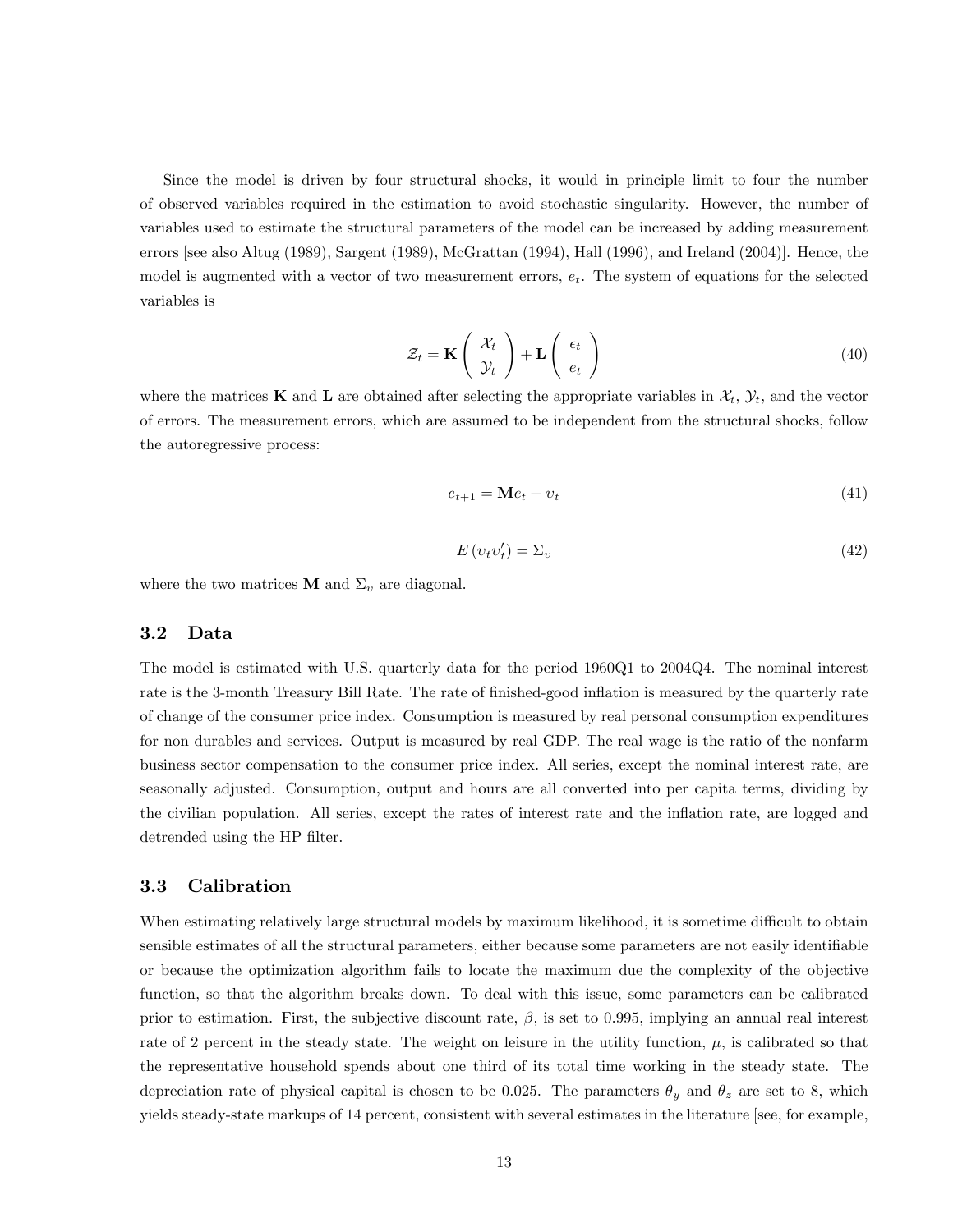Basu 1995 and Huang, Liu and Phaneuf (2004). The elasticity of substitution between differentiated labor skills,  $\sigma$ , is set at 6, which is consistent with the microeconomic evidence produced by Griffin (1992) and the macroeconomic evidence obtained by Ambler, Guay and Phaneuf (2006).

## 4 Empirical Results

### 4.1 Parameter Estimates (Benchmark Model)

Table 1 summarizes the point estimates of the structural parameters of three different models. We use the label benchmark model for one that includes all the theoretical ingredients previously described. When estimating the benchmark model, we seek to estimate the following group of structural parameters A;z; A;y; ; ;  $\sigma_{A,z}, \sigma_{A,y}, \sigma_{\kappa}, \sigma_{v}, b, \gamma, \eta, \alpha_z, \phi, \alpha_y, d_z, d_y, d_w, \varphi_k, \varphi_z, \varphi_y, \rho_R, \rho_\pi, \rho_y\}$ . We also estimate a model, labeled *Model* I, that features only one stage of production (the final stage), sticky prices at the final stage and sticky wages. Hence, when estimating Model I, the following parameter restrictions are imposed:  $\rho_{A,z} = \sigma_{A,z} = \alpha_z = \phi =$  $d_z = \varphi_z = 0$ . This version contains three structural shocks instead of four, and is estimated using a vector of three measurement errors instead of two. A third version of the model, labeled Model II, features two processing stages, perfectly flexible nominal prices at the two stages and perfectly flexible nominal wages. Model II is estimated under the following parameter restrictions:  $d_z = d_y = d_w = 0$ . Model II, like the benchmark model, has four structural shocks.

In general, the structural parameters of the benchmark model are estimated quite precisely. The point estimate of  $\gamma$  is 0.0701, which implies an interest elasticity of money demand equal to  $-0.0754$ , consistent with the evidence in Ireland (2003) and Kim (2000). The parameter b, determining the relative importance of consumption with respect to real balances is 0.0744. The point estimate  $\eta = 0.8831$ , implies a labor supply elasticity of 1.13, consistent with the evidence presented in Mulligan (1999).

Our point estimates of  $\rho_{A,y}$ ,  $\rho_{A,z}$ ,  $\sigma_{A,y}$  and  $\sigma_{A,z}$  suggest that the intermediate-stage technology shock is somewhat more persistent than its Önal-stage counterpart and also has a slightly larger innovation. Our point estimate of the capital's share in intermediate-stage output,  $\alpha_z$ , is 0.3407. The point estimates of the final-stage technology parameters are  $\phi = 0.2416$  and  $\alpha_y = 0.13$ . These point estimates imply a share of labor in final-stage output of about  $2/3$ .

Our point estimate of  $d_y$ , which is 0.6561, means that the average duration of final-stage price contracts is 2.9 quarters. With a point estimate  $d_z = 0.6992$ , price contracts at the intermediate stage last, on average, 3.3 quarters. These estimates suggest a moderate amount of price stickiness at both stages. Wage contracts, however, last longer on average than price contracts, with a point estimate of  $d_w$  of 0.8461 corresponding to a duration of 6.5 quarters.

The average duration of price contracts implied by our two-stage model is consistent with the evidence reported in Christiano, Eichenbaum and Evans (2005), which shows that nominal prices are reoptimized once every 2.5 quarters on average.<sup>9</sup> However, our evidence suggests that prices are changed much less frequently than in the sticky-price models of Gali and Gertler (1999) and Eichenbaum and Fisher (2004)

 $9$  Christiano et al. (2005) estimate a one-stage model featuring sticky nominal prices, sticky nominal wages, and several other real frictions. In their model, macroeconomic fluctuations are driven solely by monetary shocks.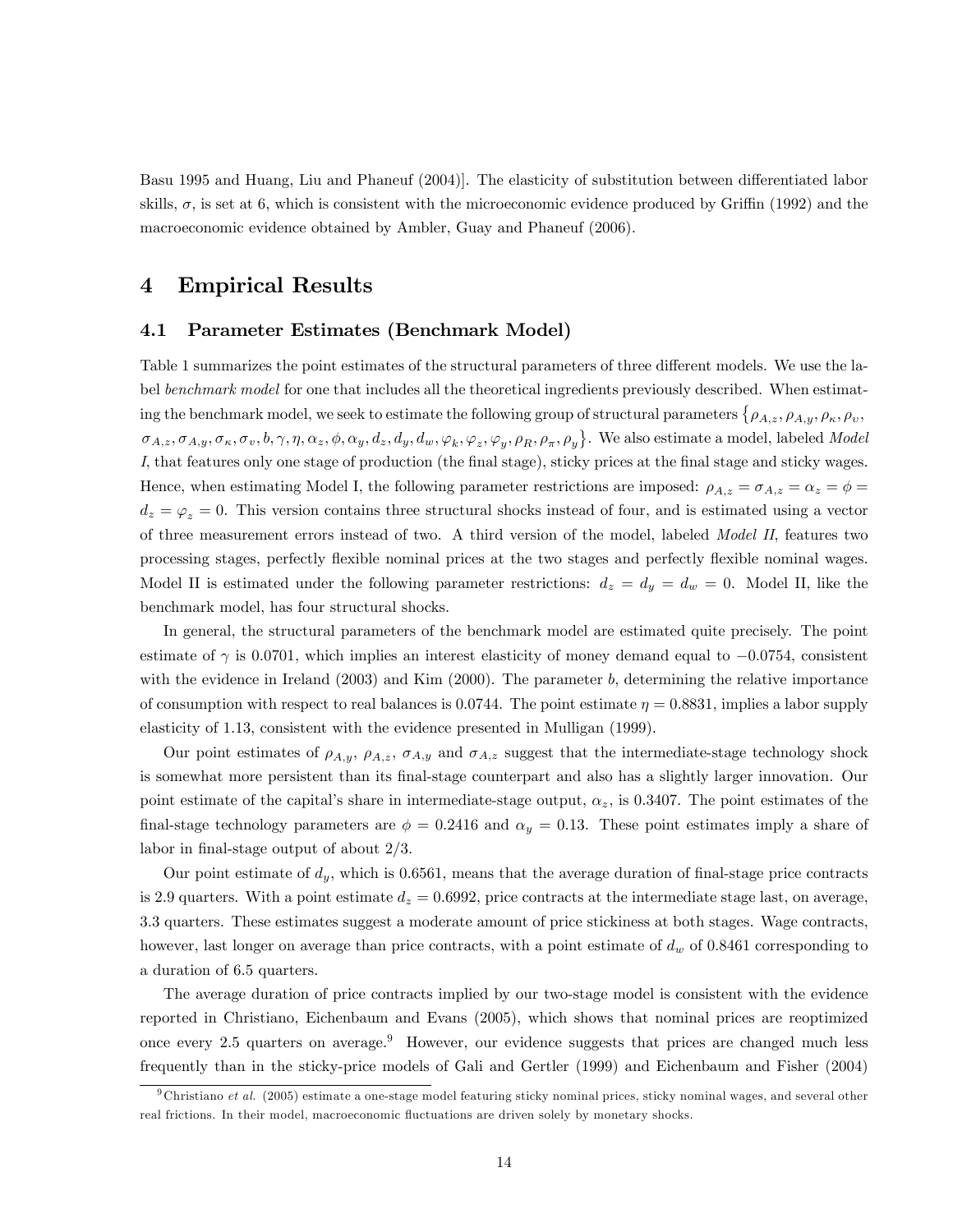where firms reoptimize prices once every six quarters, or in the model of Smets and Wouters (2003) where prices are adjusted once every nine quarters. Bils and Klenow (2004) and Golosov and Lucas (2003), based on microeconomic evidence, argue that Örms reoptimize prices somewhat more frequently than our point estimates suggest.<sup>10</sup>

The estimated capital-adjustment-cost parameter,  $\varphi_k = 9.5827$ , is statistically significant and, as we show later, allows a reasonable match of the volatility of investment in the model. The point estimates of the labor-adjustment-cost parameters are  $\varphi_y = 5.7406$  and  $\varphi_z = 3.3746$ , suggesting that it is less costly to adjust labor at the intermediate stage than at the final stage.

Looking at the parameters of the variables entering the policy rule, the point estimate of  $\rho_{\pi}$ , the response of the nominal interest rate to the Önished-good rate of ináation, is 1:4702, which is close to 1.5, the value reported in Taylor (1993). The parameter  $\rho_y$ , which accompanies final output, is both close to zero and statistically insignificant. We do not find evidence of interest-rate smoothing, with a point estimate of  $\rho_R$  of 0.0918 which is statistically insignificant. Our point estimate of  $\rho<sub>v</sub>$  of 0.1571, suggests a weak persistence in the unsystematic intervention of the monetary authority.

### 4.2 Sources of Business Cycles

How much does each type of shock contribute to aggregate áuctuations? We answer this question by generating forecast error variance decomposition of several variables using the estimated benchmark model. Table 2 reports the results at the infinite horizon. The intermediate-stage technology shock  $\varepsilon_z$  explains 72 per cent of the variance of Önal output, 45 per cent of the variance of total hours, 67 per cent of the variance of consumption and 81 per cent of the variance of investment. This shock also explains 76 per cent of the variance of intermediate-stage hours and 84 per cent of the cyclical variability of intermediate-stage output. Notice that, while  $\varepsilon_z$  contributes 37 per cent of the variance of final-stage hours, it does explain a high percentage of the variance of final output. Thus, the vertical integration of stages, through the use of  $Z_t$ by finished-good-producing firms as an intermediate input, substantially magnifies the effect of  $\varepsilon_z$  on the variability of final output.

The policy shock  $\varepsilon_v$  explains a modest 15 per cent of the variability in final output, and a larger proportion of the volatility of total hours with 22 per cent. However, the policy shock is an important determinant of inflation variability, accounting for as high as 71 per cent of the total volatility of finished-good inflation and 89 per cent of the volatility of intermediate-good inflation. Still, technology shocks  $\varepsilon_z$  and  $\varepsilon_y$  explain a non negligible fraction of about  $1/4$  of the variance of finished-good inflation once their effects are combined. The preference shocks explain a small percentage of variability in all variables.

Table 3 focuses on the forecast error variance decompositions of final-stage output and finished-good ináation at shorter horizons of one to forty quarters. Technology shocks account for the bulk of short-run output fluctuations. The intermediate-stage technology shock  $\varepsilon_z$  clearly represents the main driving force at business cycle frequencies (of say, one to twelve quarters). It explains 31 per cent of the one-quarter

 $10$ It is difficult, however, to establish a direct comparison between our evidence and theirs. For example, Bils and Klenow (2004) examine the frequency of price changes for 350 categories of goods and services covering about 70 percent of consumer spending between 1995 and 1997.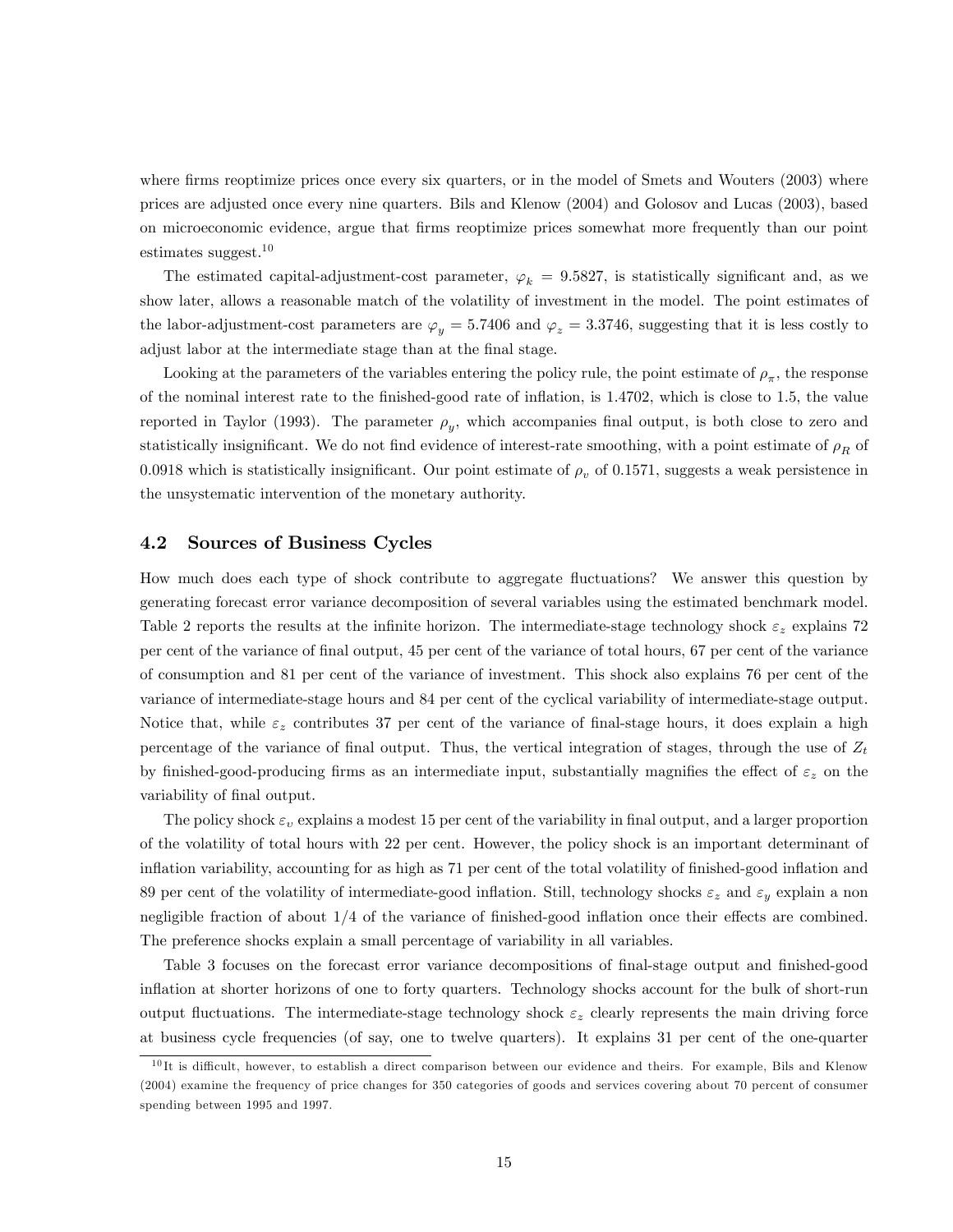ahead forecast error in final output, and this percentage rises to 52, 62 and 66 per cent of the four-, eight-, and twelve-quarter ahead forecast error variance, respectively. Once their effects are combined,  $\varepsilon_z$  and  $\varepsilon_y$ contribute to 47 per cent, 59, 68 and 72 per cent of the variability of final output at the same horizons. The policy shock nonetheless exerts a significant short-run impact on the variability of final output, accounting for 51, 36, 25 and 20 per cent of the cyclical variance of output at similar horizons. Also, it is the dominant source of inflation variability. Finally, the preference shocks explain 8 per cent or less of the total volatility of final output at all horizons.

#### 4.3 The Effects of Intermediate-Stage vs Final-Stage Technology Shocks

The estimated benchmark model generates rich predictions concerning the macroeconomic effects of technology shocks. Figure 1 displays the impulse response functions of the estimated benchmark model (solid lines) to a positive one percent intermediate-stage technology shock. Several aspects of these dynamic responses are worth noticing. A positive technology shock  $\varepsilon_z$  has a substantial, positive, cumulative impact on final output, total investment and total hours worked. Of course,  $\varepsilon_z$  has a stronger cumulative impact on intermediate-stage output  $Z$  and employment  $N_z$ . Also, it generates persistent, hump-shaped responses of Önal output, consumption, investment and hours worked, often seen as desirable characteristics a modern business cycle model should produce to be able to account for postwar business-cycle dynamics [see for example Cogley and Nason (1995). Also, following a positive  $\varepsilon_z$ , the relative price of intermediate input,  $p_z$ , declines persistently, with an initial response of  $-0.45$  per cent and a peak response of about  $-1.5$  per cent in the Öfteenth quarter. The rate of ináation of intermediate goods declines persistently, with an initial response of -0.2 per cent. The rate of inflation of finished goods, which is not directly affected by the exogenous change in the pace of technology at the intermediate stage, initially increases by 0.22 per cent, and declines slightly after three periods. The real wages decrease on impact by 0.18 per cent, then rise in the fifth period, and reach a maximum increase of about  $0.57$  per cent before slowly returning to the pre-shock level. The nominal interest, which is linked to the rate of inflation of finished goods through the estimated Taylor rule, rises on impact and then begins to fall in the third period.

Figure 2 displays the impulse responses to a one percent final-stage technology shock. Notice first that in response to a positive technology shock  $\varepsilon_y$ , the relative price of intermediate input persistently rises, with an initial increase of 0.35 per cent, and a peak response of 0.55 per cent in the fourth quarter. Intermediatestage output and hours worked decline. Unlike  $\varepsilon_z$  which boosts hours at the same stage,  $\varepsilon_y$  generates a persistent, hump-shaped decline in final-stage hours. Specifically, the initial response of total hours is -0.15 per cent, and the peak response is -0.75 per cent in the fifth quarter. The fall in hours generated by  $\varepsilon_y$  is broadly consistent with the SVAR evidence of Gali (1999) suggesting that a technology improvement leads to a persistent fall in per capita hours. Basu, Fernald and Kimball (2004) obtain a similar result with technology shocks measured by a "purified Solow residual" that controls for non-technological factors that may affect measured total factor productivity. Here, the effects of  $\varepsilon_y$ , unlike those of  $\varepsilon_z$ , are not amplified through the vertical input-output linkage. Also, prices at both stages are a markup over marginal cost. At the intermediate-stage, the marginal cost is composed of the rigid wage index and the flexible rental rate of capital. At the final stage, an additional rigid element enters the composition of the marginal cost in the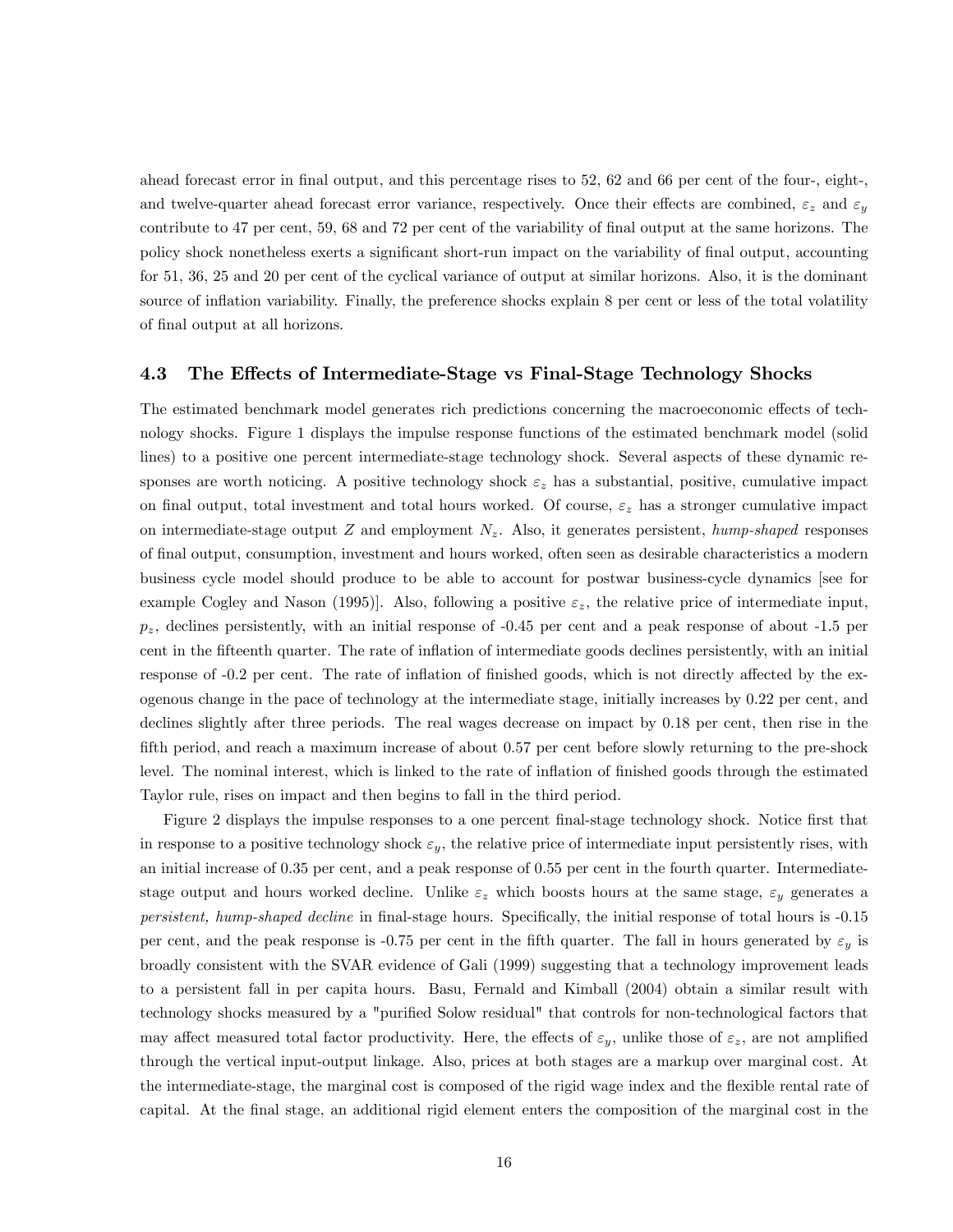form of the rigid price index of the intermediate input. Hence, the effect of  $\varepsilon_y$  on hours is quite similar to that predicted by Gali's (1999) sticky-price model.

Also, following a positive  $\varepsilon_y$ , the rate of inflation of finished goods initially drops by 0.28 per cent, while wage inflation decreases only by 0.06 per cent. Therefore, finished-good inflation is more responsive to finalstage technology shocks than wage inflation. Interestingly, this prediction is consistent with the evidence presented by other researchers. For example, Basu, Fernald and Kimball (2004) providence evidence showing that wage inflation is almost unresponsive to their measure of technology shock, whereas price inflation falls. Using a VAR-identified measure of technology shock, Liu and Phaneuf (2006) also find that price inflation decreases more than wage inflation following a technology improvement.

How important is the role played by the vertical integration of stages and nominal rigidities in these findings? To answer this question, we first look at the impulse responses generated by our estimated model after two sets of restrictions have been successively imposed on some parameter values:  $\phi = 0.01$  (weak vertical integration of stages) and  $d_w = d_y = d_z = 0$  (no nominal rigidities). Later, we reestimate a version of the model with only one stage of production (the Önal stage) and nominal rigidities, and another version with two stages without nominal rigidities, and compare these alternative models more formally to the benchmark model.

The impulse responses to  $\varepsilon_z$  and  $\varepsilon_y$  corresponding to each of these scenarios are also presented in Figures 1 and 2. With a weak vertical integration of stages, the real effects of technology-shock  $\varepsilon_z$  are concentrated mostly at the intermediate stage of production. Both  $Z$  and  $N_z$  still rise significantly. However, with a small share of intermediate input into the production of finished goods, the boost in intermediate-stage output is not transmitted to the Önal stage, which is almost insulated from the lower stage, and hence Önal output is almost unaffected by  $\varepsilon_z$ . Total hours increase more than final output as a result of the significant rise in intermediate-stage hours. Hence, the input-output linkage between stages represents a mechanism that strongly propagates the effects of intermediate-stage technology shocks at the final stage. The effects of Önal-stage technology shocks on Önal output, total hours, consumption and investment are only slightly affected by changes in  $\phi$ .

Nominal rigidities also are important. Again, this can be seen from Figures 1 and 2. Without nominal rigidities, a technology improvement taking place at the final stage is not followed by a decline in final-stage hours, but rather by a modest rise.  $N_z$ , however, continues to fall. Therefore, after an initial small increase, total hours are more or less constant following a positive  $\varepsilon_y$ . Nominal rigidities have a stronger impact on the real effects of  $\varepsilon_z$ . Without nominal rigidities, the two-stage model behaves very much like a RBC model where labor supply is not very elastic. Thus hours, and by extension output, increase less without nominal rigidities, much like a RBC model with divisible labor would predict. Labor adjustment costs are important to obtain hump-shaped impulse responses of final output and total hours worked following an intermediate-stage technology shock (results not reported)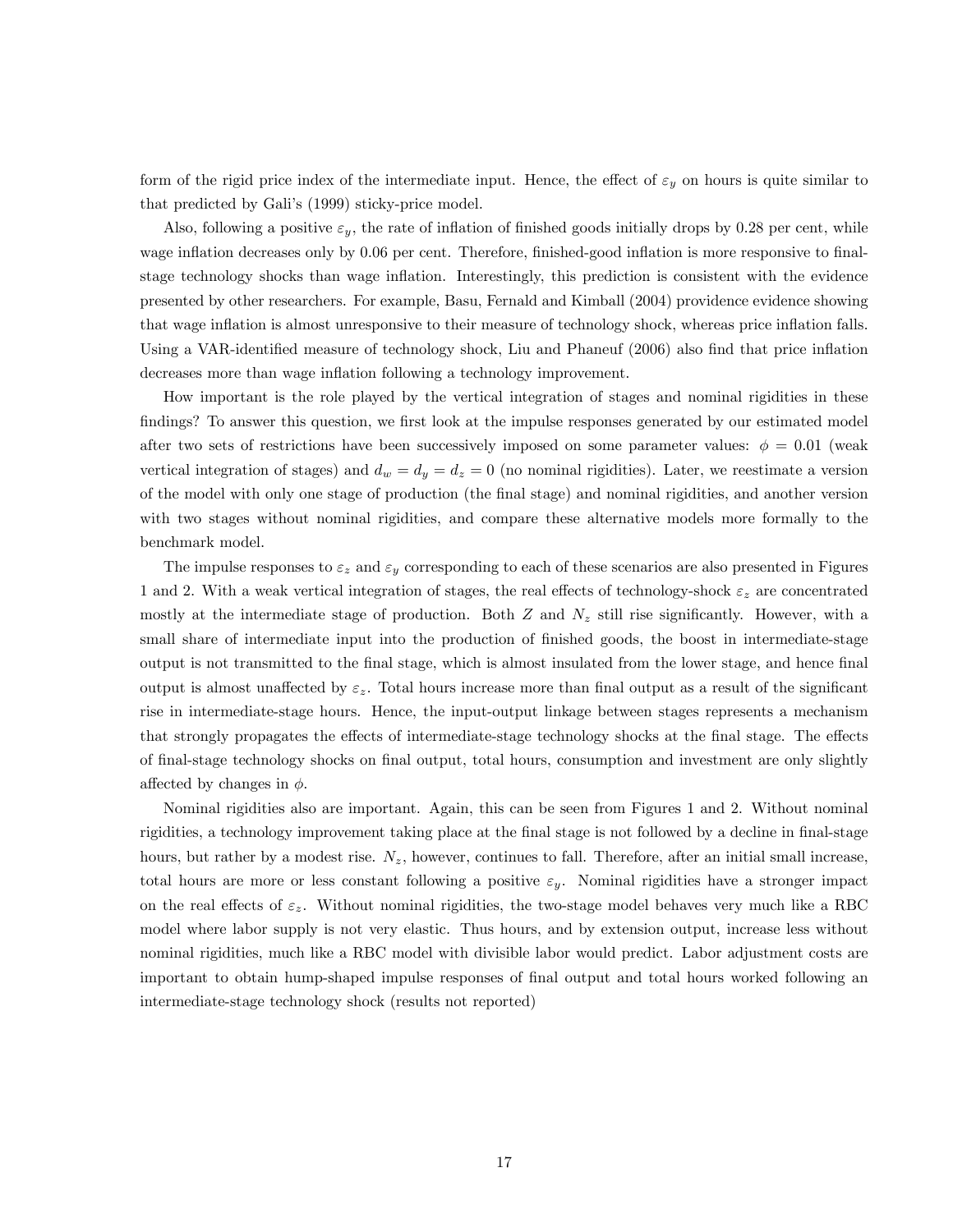# 4.4 How Well Does the Benchmark Model Account for Business Cycle Statistics?

This is an important question since in the literature that focuses on stochastic dynamic general-equilibrium models an important criterion of evaluating a model's performance is to look at a fairly comprehensive set of business-cycle facts within a single model. Table 4 reports the business-cycle statistics in the data and those generated from the estimated benchmark model. The relative volatility of consumption, measured by its standard deviation relative to that of real GDP, is 0.51 in the data and 0.83 in the benchmark model. The relative volatility of investment is 2.87 in the data and 2.64 in the model. The model generates a sufficiently high volatility of hours worked, with a relative volatility of 0.93 in the model compared to 0.85 in the data. The model correctly predicts that real wages and the average productivity of labor are both significantly less volatile than real GDP. The relative volatility of the real wages is 0.64 in the data and 0.80 in the model, while the relative volatility of labor productivity is 0.57 in the data compared to 0.50 in the model. The relative volatility of final-good inflation to intermediate-good inflation, assuming that it is approximated in the data by the relative volatility of CPI-inflation to PPI-inflation, is 0.55 according to the model and 0.52 in the data. Thus, the benchmark model seems to do well in reproducing the relative magnitude of fluctuations in several detrended aggregate time series.

Turning to the comovements of macroeconomic variables, we see that the benchmark model correctly predicts that consumption, investment and hours worked are all highly correlated with output. The benchmark model also implies that labor productivity is mildly procyclical, with a correlation of 0.52 in the data and 0.39 in the model. CPI-inflation and PPI-inflation are highly correlated in the data at 0.75, while the model predicts a correlation of 0.81.

One of the most interesting predictions of the benchmark model pertains to the weak procyclicality of real wages found in the data, often referred to as the Dunlop-Tarshis observation, which has been reinterpreted recently by Christiano and Eichenbaum (1992) as the near-zero correlation between average labor productivity and hours worked. Gomme and Greenwood (1995) discuss at length the difficulty encountered by standard RBC models to account for the weak procyclical movement in real wages. Also, several authors have tried to reduce the correlation between average productivity and hours. Christiano and Eichenbaum (1992) incorporate a government spending shock into an otherwise RBC model with the aim of shifting the labor supply curve along the labor demand curve, so that in principle the correlation between hours and productivity can be reduced. They show that this correlation is at best lowered to 0.58. Braun (1994) and McGrattan (1994) also add shocks to the tax rates on capital and labor, increasing the number of disturbances that can potentially shift the labor supply curve. This helps reduce the correlation of hours and productivity, but at the cost of a significant reduction in the contribution of technology shocks to employment and output fluctuations at business cycle frequencies. Bénassy (1995) and Cho, Cooley and Phaneuf also (1997) show that combining technology and monetary shocks in a dynamic general equilibrium model that features sticky nominal wages can fix this correlation.

The benchmark model correctly predicts that the real wages are weakly procyclical and that the correlation between hours worked and labor productivity is close to zero. Specifically, the correlation between the real wages and output is 0.37 in the data and 0.25 in the model, while the correlation between hours and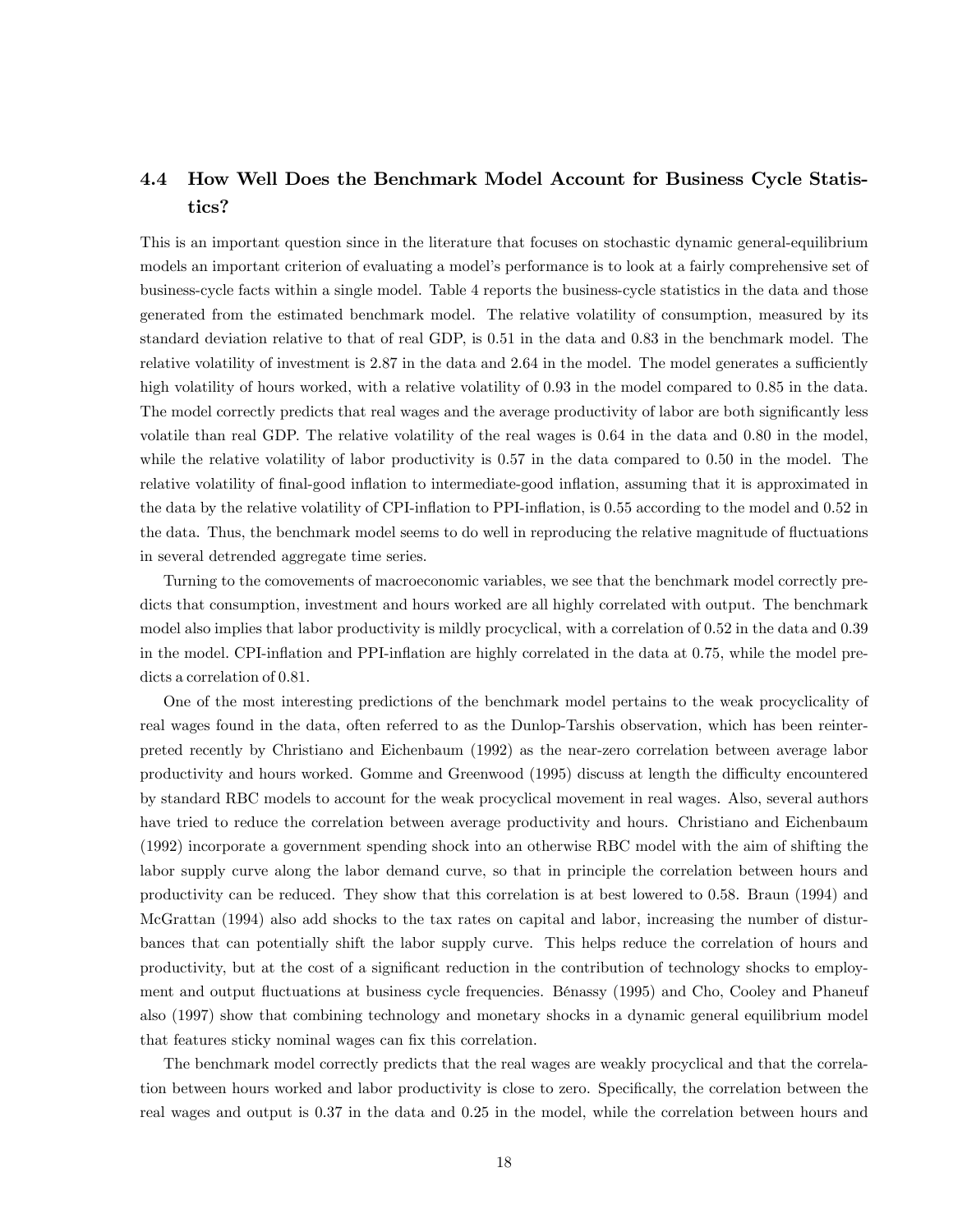productivity is -0.05 in the data and -0.12 in the model. Notice that, at the same time, the model captures the high correlation between labor productivity and the real wages  $(0.67 \text{ in the data } vs \text{ } 0.85 \text{ in the model})$ and the slightly negative correlation between hours and the real wages  $(-0.01$  in the data vs  $-0.1888$  in the model).

Why does the benchmark model succeed in accounting for these critical comovements? Consider for example the correlation between hours and productivity. We have established that the benchmark model implies very different effects of technology shocks  $\varepsilon_z$  and  $\varepsilon_y$  on total hours worked. Table 5 reports the correlations between hours and productivity conditional on different types of shocks in the benchmark model. The correlation between hours and productivity conditional on technology shock  $\varepsilon_z$  is mildly positive at 0.51. However, this correlation is strongly negative at -0.83 conditional on technology shock  $\varepsilon_y$ . Hence, the correlation between hours and productivity is negative at -0.025 conditional on both technology shocks  $\varepsilon_z$ and  $\varepsilon_y$ , while it is -0.05 in the data. Therefore, technology shocks trigger a near-zero correlation between hours and productivity, and still represent the main driving force behind employment and output fluctuations at business cycle frequencies.

### 4.5 Alternative Models

This subsection presents the estimation results of two alternative versions of the model. As stated before, Model I is a final-stage model that features a single technology shock, one source of nominal price rigidity and sticky nominal wages. Model II has two stages of production, two technology shocks, perfectly flexible prices at each stage, and perfectly áexible wages. Thus, Model I is close to existing, modern new keynesian models, while Model II is more in the spirit of RBC models. The estimated structural parameters for the alternative models are presented in Table 1.

Looking at the results reported under the label "Model  $I$ ", we see that there are a few major changes in some of the parameter estimates. The point estimate of  $d_w$  is now 0.9250, implying an excessively high average duration of nominal wage contracts of 13.3 quarters. The point estimate of  $d_y$  is 0.7325, meaning that nominal price contracts last on average 3.74 quarters. The other significant changes in the parameter estimates concern the monetary policy rule. Again, as in the benchmark model, we find little evidence of interest rate smoothing. But the point estimate of  $\rho_v$  is now much higher at 0.62. This is also the case for  $\rho_{\pi}$  which is estimated at 2.13, meaning that monetary policy seems to be significantly more accommodative according to Model I than to the benchmark model. More importantly, using the likelihood ratio test (see bottom of Table 1), the benchmark model is decisively preferred to Model I.

The business-cycle statistics generated by Model I and presented in Table 4, are those one would expect from a sticky-wage model, which is not surprising given that the estimated Calvo-probability  $d_w$  is much higher than  $d_y$ . Therefore, Model I implies that hours worked are much more volatile than output, which is usual in sticky-wage models. The relative volatility of consumption is even higher than in the benchmark model, and the relative volatility of investment is too low. More importantly, real wages are strongly countercylical, with a correlation of real wages and output of about -0.69. The correlation between hours and productivity, at -0.66, is now far from the near-zero correlation observed in the data.

Model II, which is closer in spirit to the RBC model, does not perform well either and, in fact, have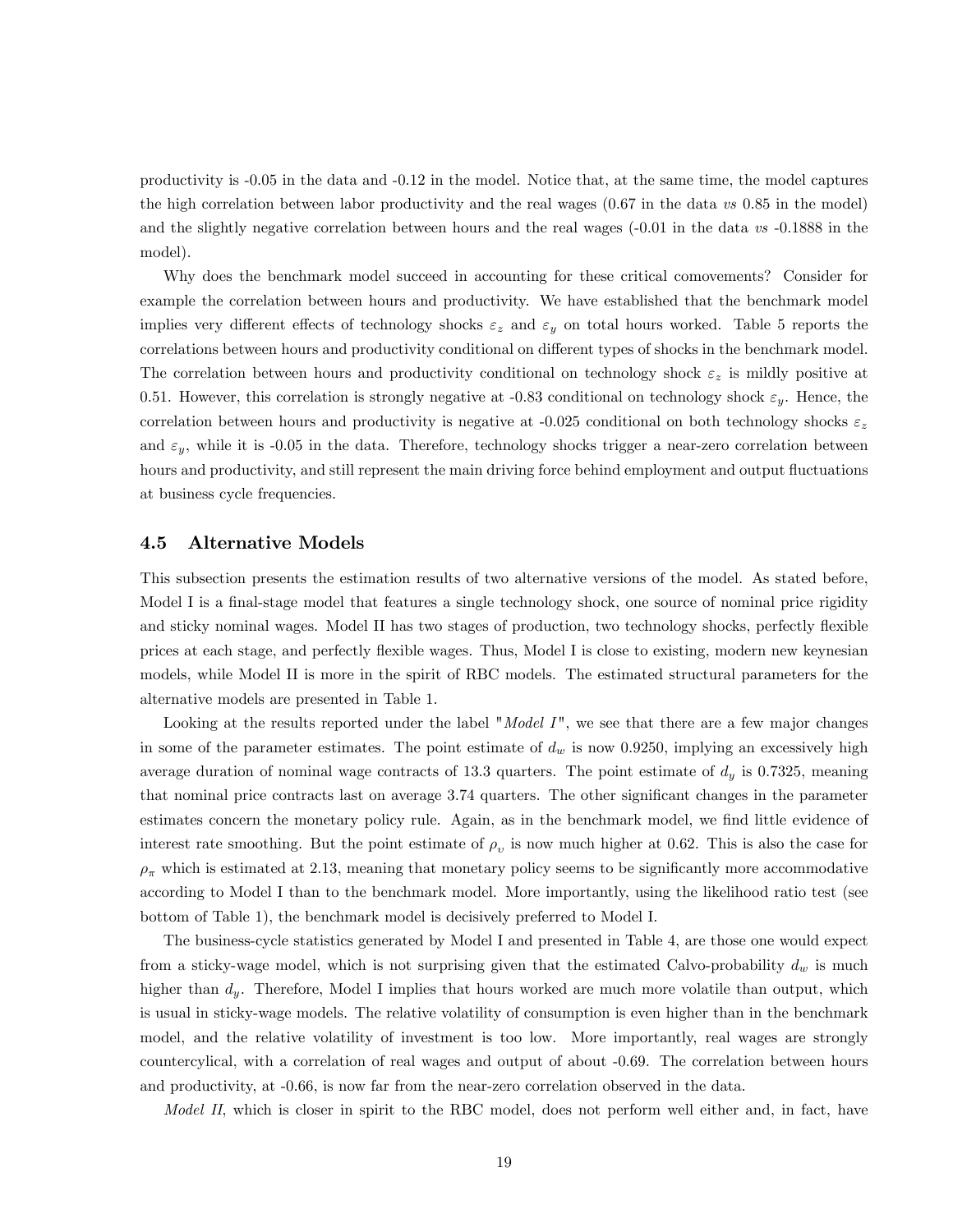many of the anomalies of standard RBC models. The relative volatility of hours is very low. The relative volatility of real wages is much too high. Real wages and productivity are strongly procyclical. Productivity and hours are highly correlated. Once more, based on the likelihood ratio test, the benchmark model is strongly preferred to Model II.

# 5 Conclusion

This paper proposes a new type of business-cycle model where different processing stages are vertically integrated through an input-output linkage. Firms face technological change which is specific to their processing stage. Our model stands in stark contrast with a wide range of dynamic general equilibrium models in which firms are assumed to operate only at the final stage. The vertical integration of stages, combined with nominal rigidities, has rich business-cycle implications.

Empirically, intermediate-stage technology shocks are the main source of cyclical fluctuations. Furthermore, they generate hump-shaped impulse responses in several aggregate variables. However, unlike several other types of models where technology shocks are important, the present model has the ability to overcome some important business-cycle anomalies. A notable implication of the two-stage model lies in its ability to account for the Dunlop-Tarshis observation that there is no strong cyclical pattern in real wages, and its modern reincarnation of a near-zero correlation between average labor productivity and total hours worked.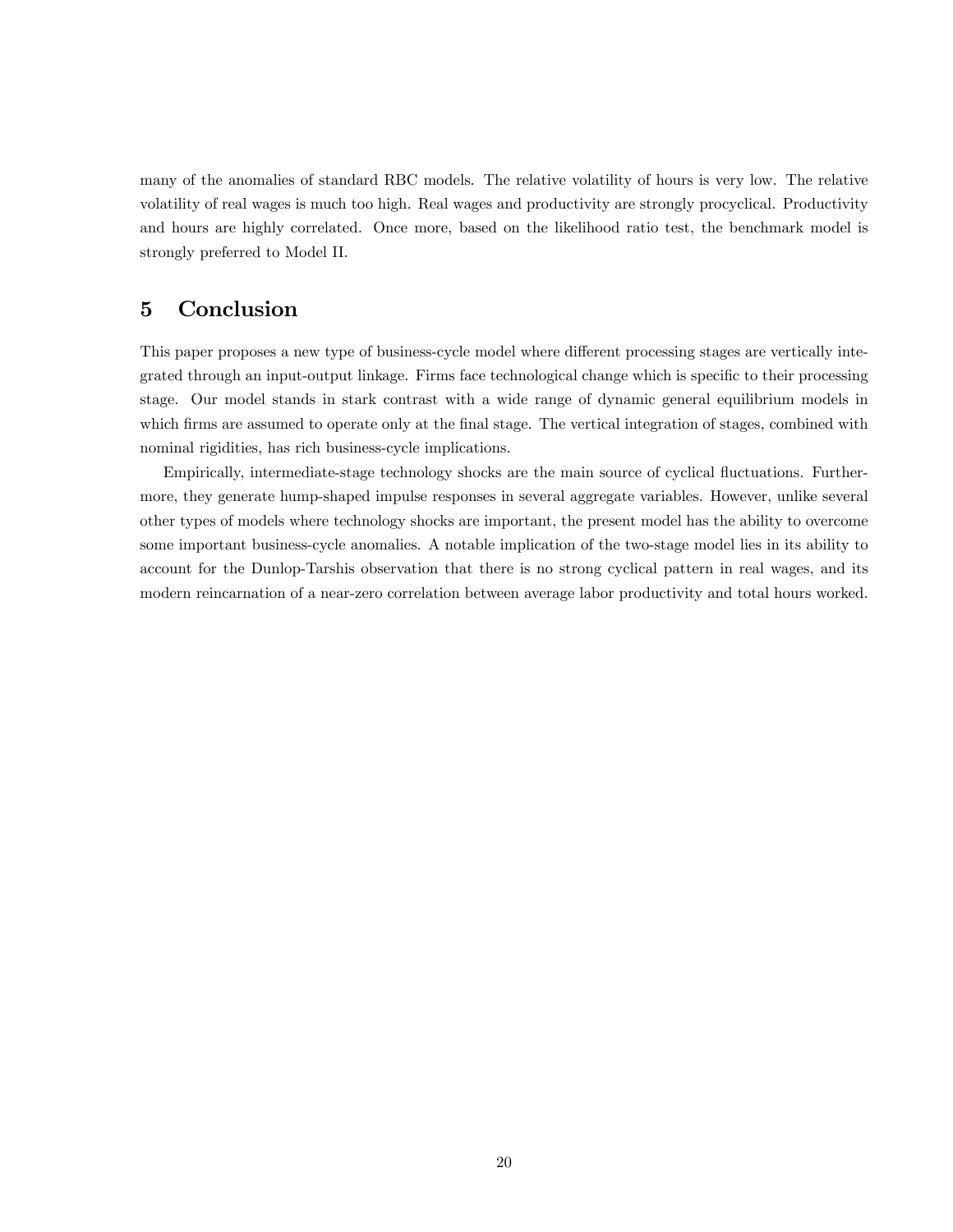### References

- [1] Altug, Sumru G.. 1989. "Time to Build and Aggregate Fluctuations: Some New Evidence." International Economic Review. 30: 889-920.
- [2] Ambler, Steven, Alain Guay, and Louis Phaneuf. 2006. "Labor Market Frictions and the Dynamics of Postwar Business Cycles." Manuscript. Université du Québec à Montréal.
- [3] Basu, Susanto. 1995. "Intermediate Goods and Business Cycles: Implication for Productivity and Welfare." American Economic Review.  $85(3)$ : 512-531.
- [4] Basu, Susanto, John Fernald and Miles Kimball. 2004. "Are Technology Improvements Contractionary?" National Bureau of Economic Research. Working paper 10592.
- [5] BÈnassy, Jean-Pascal. 1995. "Money and Wage Contracts in an Optimizing Model of the Business Cycle." Journal of Monetary Economics. 35(2): 303-315.
- [6] Bils, Mark and Peter J. Klenow. 2004. "Some Evidence on the Importance of Sticky Prices." Journal of Political Economy. 112(5): 947-985.
- [7] Bordo, Michael D., Christopher J. Erceg, and Charles L. Evans. 2000. "Money, Sticky Wages, and the Great Depression." American Economic Review. 90(5): 1447-1463.
- [8] Braun, R. Anton. 1994. "Tax Disturbances and Real Economic Activity in the Postwar United States." Journal of Monetary Economics. 33(3): 441-462.
- [9] Chari, V.V., Patrick J. Kehoe, and Ellen R. McGrattan. 2005. "A Critique of Structural VARs Using Business Cycle Theory." Federal Reserve Bank of Minneapolis. Staff report 364.
- [10] Cho, Jang-Ok, Thomas F. Cooley, and Louis Phaneuf. 1997. "The Welfare Costs of Nominal Wage Contracting." Review of Economic Studies. 64(3): 465-484.
- [11] Christiano, Lawrence J., and Martin Eichenbaum. 1992. "Current Real-Business-Cycle Theories and Aggregate Labor-Market Fluctuations." American Economic Review. 82: 430-450.
- [12] Christiano, Lawrence J., Martin Eichenbaum, and Charles L. Evans. 2005. "Nominal Rigidities and the Dynamic Effects of a Shock to Monetary Policy." Journal of Political Economy. 113(1): 1-45.
- [13] Christiano, Lawrence J., Martin Eichenbaum, and Robert Vigfusson. 2004. "What Happens After a Technology Shock?" Manuscript. Northwestern University.
- [14] Christiano, Lawrence, Martin Eichenbaum, and Robert Vigfusson. 2006. "Assessing Structural VARs." Manuscript. Northwestern University.
- [15] Clarida, Richard, Jordi Gali, and Mark Gertler. 2000. "Monetary Policy Rules and Macroeconomic Stability: Evidence and Some Theory." Quarterly Journal of Economics. CXV(1): 147-180.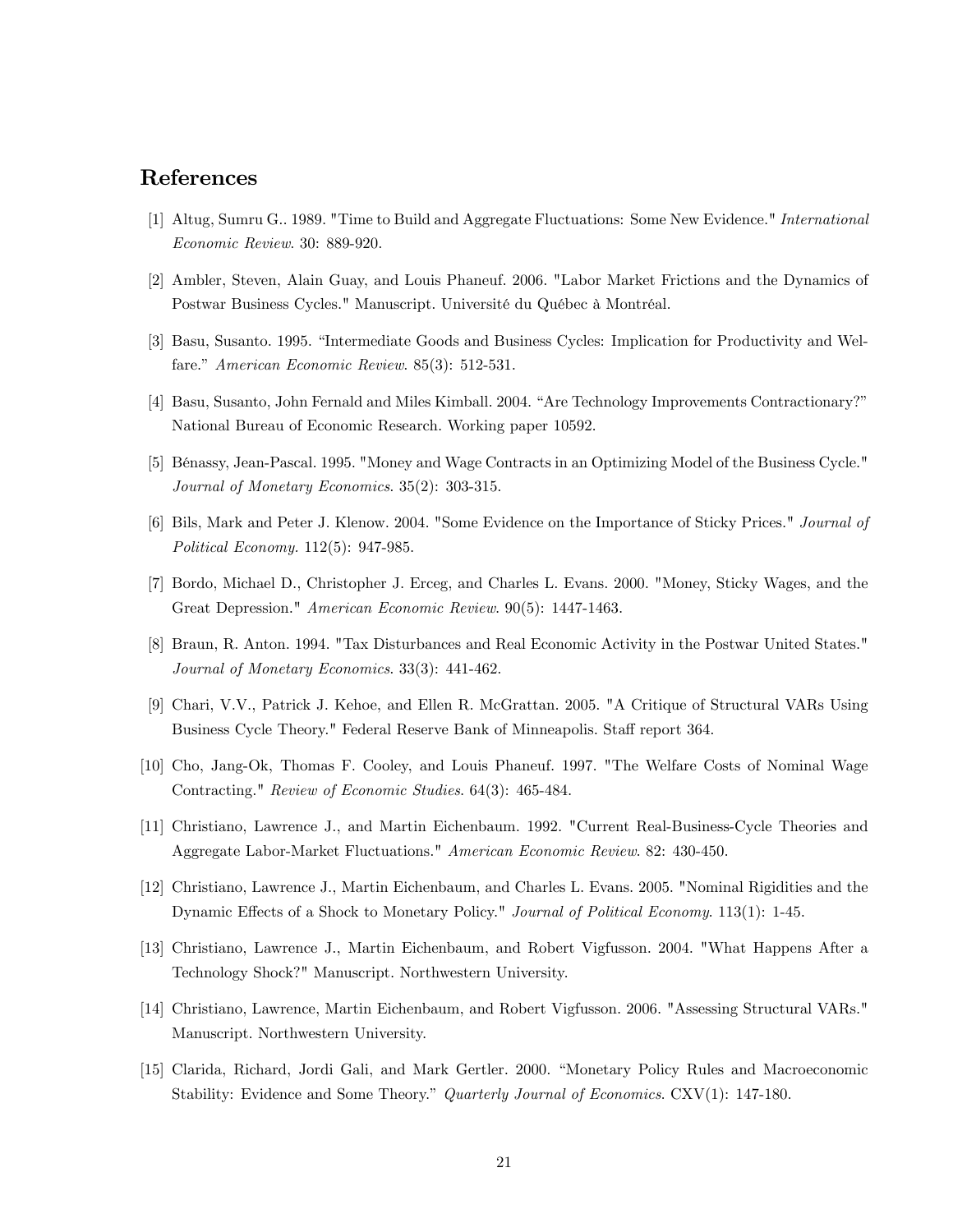- [16] Cogley, Timothey, and James N. Nason. 1995. "Output Dynamics in Real-Business-Cycle Models." American Economic Review. 85(3): 492-511.
- [17] Eichenbaum, Martin and Jonas M. Fisher. 2004. "Evaluating the Calvo Model of Sticky Prices." Manuscript. Northwestern University.
- [18] Fernald, John. 2005. "Trend Breaks, Long-Run Restrictions and the Contractioanry Effects of Technology Improvements." Manuscript. Federal Reserve Bank of San Francisco.
- [19] Fisher, Jonas M.. 2006. "The Dynamic Effects of Neutral and Investment-Specific Technology Shocks." Journal of Political Economy. 114(3): 413-451.
- [20] Francis, Neville, and Valerie A. Ramey. 2005. "Is the Technology-Driven Real Business Cycle Hypothesis Dead? Shocks and Aggregate Fluctuations Revisited." Journal of Monetary Economics. 52(8): 1379-1399.
- [21] Gali, Jordi. 1999. "Technology, Employment, and the Business Cycle: Do Technology Shocks Explain Aggregate Fluctuations?" American Economic Review. 89(1): 249-271.
- [22] Gali, Jordi, and Mark Gertler. 1999. "Inflation Dynamics: A Structural Econometric Analysis." Journal of Monetary Economics. 44(2): 195-222.
- [23] Gali, Jordi, and Pau Rabanal. 2004. "Technology Shocks and Aggregate Fluctuations: How Well Does the RBC Model Fit Postwar U.S. Data?" NBER Macroeconomics Annual.
- [24] Golosov, Mikael, and Robert E. Lucas. 2003. "Menu Costs and Phillips Curves." National Bureau of Economic Research. Working paper 10187.
- [25] Gomme, Paul, and Jeremy Greenwood. 1995. "On the Cyclical Allocation of Risk." Journal of Economic Dynamics and Control. 19: 91-124.
- [26] Griffin, Peter. 1992. "The Impact of Affirmative Action on Labor Demand: A Test of Some Implications of the Le Chatelier Principle." Review of Economics and Statistics. 74 (2): 251-260.
- [27] Hall, George J.. 1996. "Overtime, Effort, and the Propagation of Business Cycle Shocks." Journal of Monetary Economics. 38: 139-160.
- [28] Hall, Robert E.. 1997. "Macroeconomic Fluctuations and the Allocation of Time." Journal of Labor Economics. 15(2): 223-250.
- [29] Hansen, Gary D.. 1985. "Indivisible Labor and the Business Cycle." Journal of Monetary Economics. 16: 309-327.
- [30] Hansen, Gary D., and Randall Wright. 1992. "The Labor Market in Real Business Cycle Theory." Federal Reserve Bank of Minneapolis. Quarterly Review. 2-12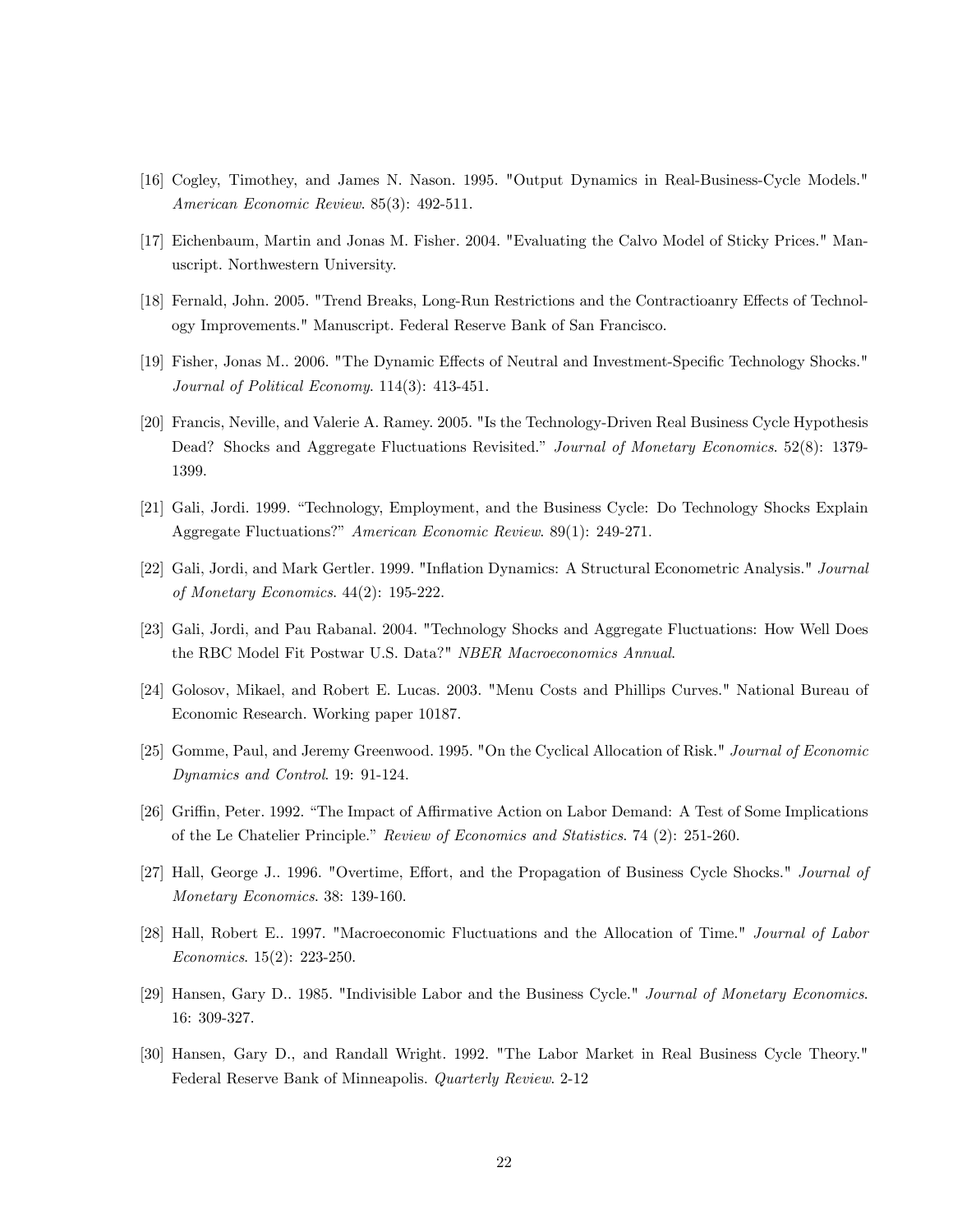- [31] Huang, Kevin X.D., and Zheng Liu. 2005. "Inflation Targeting: What Inflation Rate to Target?" Journal of Monetary Economics. 52: 1435-1462.
- [32] Huang, Kevin X.D., Zheng Liu, and Louis Phaneuf. 2004. "Why Does the Cyclical Behavior of Real Wages Change Over Time?" American Economic Review. 94(4): 836-856.
- [33] Ireland, Peter N.. 2004.
- [34] Kim, Jinill. 2000. "Constructing and Estimating a Realistic Optimizing Model of Monetary Policy." Journal of Monetary Economics. 45: 329-59.
- [35] Kydland, Finn E., and Edward C. Prescott. 1982. "Time to Build and Aggregate Fluctuations." Econometrica. 50(6): 1345-1370.
- [36] Liu, Zheng, and Louis Phaneuf. 2005. "Technology Shocks and Labor Market Dynamics: Some Eivdence and Theory." Manuscript. Université du Québec à Montréal.
- [37] McGrattan, Ellen R. 1994. "The Macreoconomics Effects of Distortionary Taxation." Journal of Monetary Economics. 33(3): 573-601.
- [38] Mulligan, Casey. 1998. "Substitution Over Time: Another Look at Life Cycle Labor Supply." NBER Macroeconomics Annual.
- [39] Rotemberg, Julio J., and Michael Woodford. 1999. "Interest-Rules in an Estimated Sticky-Price Model." in John B. Taylor, ed.. Monetary Policy Rules. Chicago Press.
- [40] Rudebusch, Glenn. 2002. "Term Structure Evidence on Interest Rate Smoothing and Monetary Policy Inertia." Journal of Monetary Economics. 49:1161-1187.
- [41] Sargent, Thomas J.. 1989.
- [42] Smets, Frank, and Raf Wouters. 2003. An Estimated Dynamic Stochastic General Equilibrium Model of the Euro Area." Journal of the European Economic Association. 1(5): 1123-1175.
- [43] Taylor John B.. 1993. "Discretion Versus Policy Rules in Practice." Carnegie-Rochester Conference Series on Public Policy. 39: 195-214.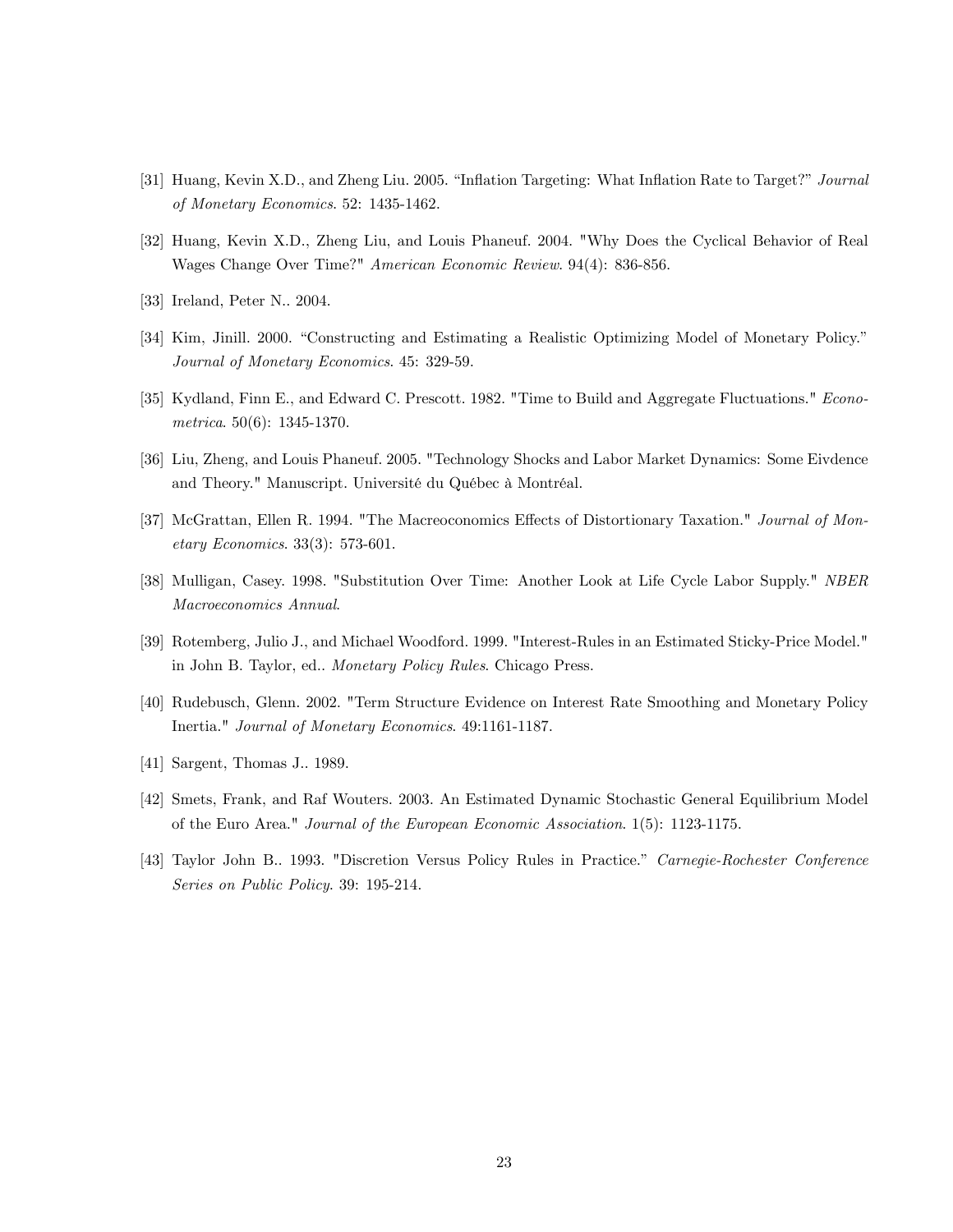|                   | Benchmak Model |                         | Model I   |                           | Model II  |                              |
|-------------------|----------------|-------------------------|-----------|---------------------------|-----------|------------------------------|
| Parameter         | Estimate       | Std Error               | Estimate  | Std Error                 | Estimate  | Std Error                    |
| $\rho_{A,y}$      | 0.8716         | 0.0177                  | 0.8573    | 0.0090                    | 0.8524    | 0.0145                       |
| $\rho_{A,z}$      | 0.9600         | 0.0711                  | $- - -$   | $- - -$                   | 0.9600    | 0.0014                       |
| $\rho_v$          | 0.1571         | 0.0335                  | 0.6232    | 0.0366                    | 0.3177    | 0.0302                       |
| $\rho_{\kappa}$   | 0.9512         | 0.0171                  | 0.9108    | 0.0137                    | 0.7188    | 0.0445                       |
| $\sigma_{A,y}$    | 0.0181         | 0.0007                  | 0.0187    | 0.0010                    | 0.0123    | 0.0008                       |
| $\sigma_{A,z}$    | 0.0197         | 0.0060                  |           |                           | 0.0086    | 0.0003                       |
| $\sigma_v$        | 0.0232         | 0.0020                  | 0.0059    | 0.0003                    | 0.0079    | 0.0002                       |
| $\sigma_{\kappa}$ | 0.0133         | 0.0006                  | 0.0101    | 0.0010                    | 0.0052    | 0.0002                       |
| $\rho_R$          | 0.0918         | 0.0767                  | 0.0000    | $- - -$                   | 0.0363    | 0.0597                       |
| $\rho_{\pi}$      | 1.4702         | 0.0793                  | 2.1285    | 0.0574                    | 0.9984    | 0.0013                       |
| $\rho_y$          | $-0.0050$      | 0.0060                  | $-0.0122$ | 0.0039                    | $-0.0153$ | 0.0020                       |
| $d_w$             | 0.8461         | 0.0079                  | 0.9250    | 0.0313                    |           |                              |
| $d_y$             | 0.6561         | 0.0256                  | 0.7325    | 0.0063                    |           |                              |
| $d_z$             | 0.6992         | 0.0539                  | $- - -$   | $- - -$                   |           |                              |
| $\varphi_k$       | 9.5827         | 0.6927                  | 11.1243   | 0.2791                    | 7.4139    | 0.5207                       |
| $\varphi_y$       | 5.7406         | 1.8588                  | 2.4015    | 0.2979                    | 5.9127    | 0.8304                       |
| $\varphi_z$       | 3.3746         | 1.1554                  | $  -$     | $  -$                     | 1.7069    | 0.5428                       |
| φ                 | 0.2416         | 0.1312                  |           |                           | 0.4954    | 0.0245                       |
| b                 | 0.0744         | 0.0389                  | 0.2521    | $\,0.0595\,$              | 0.1792    | 0.0198                       |
| $\gamma$          | 0.0701         | 0.1537                  | 0.2974    | 0.0450                    | 0.1131    | 0.0215                       |
| $\alpha_y$        | 0.1300         | 0.0128                  | 0.2564    | 0.0229                    | 0.1333    | 0.0520                       |
| $\alpha_z$        | 0.3407         | 0.0461                  | $- - -$   | $- - -$                   | 0.6110    | 0.0298                       |
| $\eta$            | 0.8831         | 0.4621                  | 0.7120    | 0.3003                    | 1.3040    | 0.0659                       |
|                   |                | $\mathcal{L} = 3567.40$ |           | $\mathcal{L}_I = 3506.73$ |           | $\mathcal{L}_{II} = 3387.33$ |

Table 1: Parameter Estimation Results

Benchmark Model: Two-stage model with nominal rigidities; Model I: One-stage model with nominal rigidities; Model II: Two-stage model with flexible wages and prices

 $\mathcal L$  denotes the maximized value of the log likelihood function. Then, the likelihood ratio statistic for the null hypothesis that the benchmark model is preferred to model I is equal to  $2(L - L_I)$  that has a  $\chi^2(4)$  distribution which gives a  $p-value = 0.9999$ .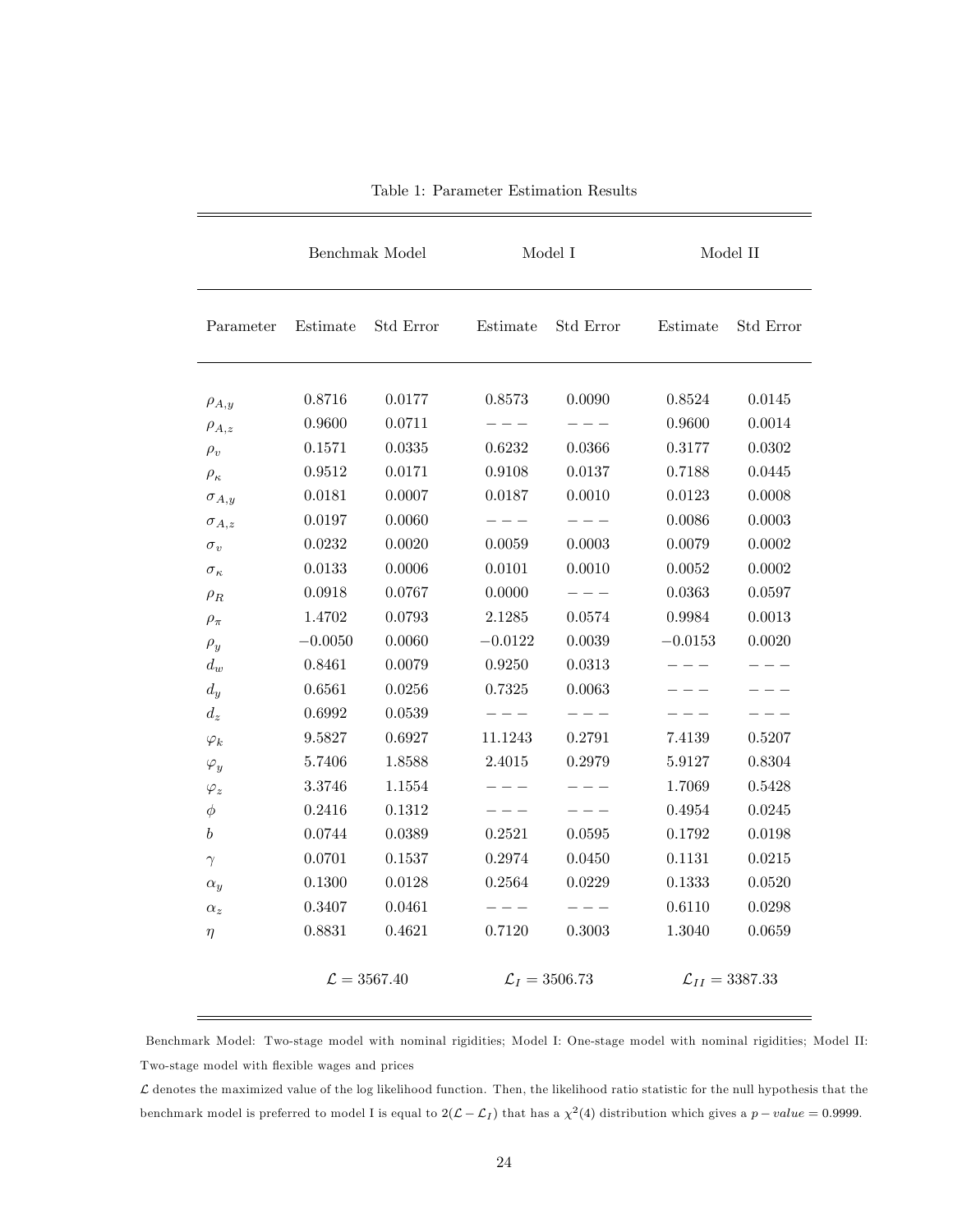| Variable          | $\varepsilon_{y,t}$ | $\varepsilon_{z,t}$ | $\varepsilon_{v,t}$ | $\varepsilon_{\tau,t}$ |
|-------------------|---------------------|---------------------|---------------------|------------------------|
| $Y_t$             | 5.12                | 72.38               | 14.76               | 7.74                   |
| $Z_t$             | 3.86                | 84.22               | 11.46               | 0.46                   |
| $C_t$             | 4.83                | 67.03               | 14.54               | 13.60                  |
| $I_t$             | 5.46                | 80.69               | 13.35               | 0.50                   |
| $N_t$             | 19.64               | 44.91               | 21.87               | 13.57                  |
| $N_{y,t}$         | 19.48               | 37.36               | 22.94               | 20.23                  |
| $N_{z,t}$         | 10.39               | 76.19               | 11.54               | 1.88                   |
| $w_t$             | 12.93               | 70.06               | 14.41               | 2.60                   |
| $\frac{Y_t}{N_t}$ | 47.89               | 48.48               | 1.98                | 1.64                   |
| $\pi_{y,t}$       | 14.67               | 10.25               | 71.58               | 3.50                   |
| $\pi_{z,t}$       | 0.70                | 7.80                | 89.51               | 1.99                   |
|                   |                     |                     |                     |                        |

Table 2: Benchmark Model: Variance Decomposition (Infinite Horizon)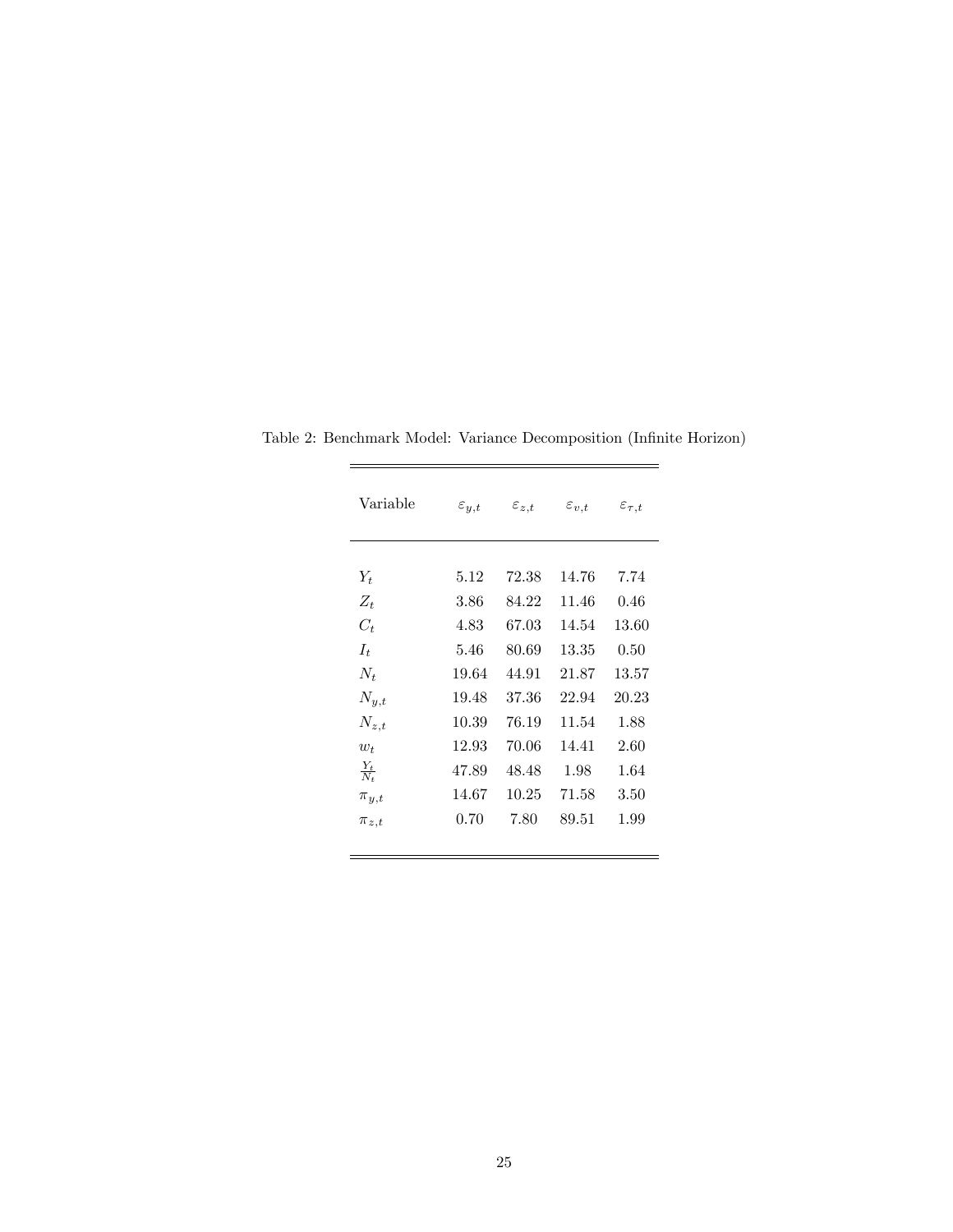| Final-goods sector output $(Y_t)$ |                     |                     |                     |                        |  |  |  |
|-----------------------------------|---------------------|---------------------|---------------------|------------------------|--|--|--|
| Quarters ahead                    | $\varepsilon_{y,t}$ | $\varepsilon_{z,t}$ | $\varepsilon_{v,t}$ | $\varepsilon_{\tau,t}$ |  |  |  |
| 1                                 | 15.64               |                     | 30.95 50.63 2.78    |                        |  |  |  |
| 4                                 | 6.52                | 52.07 35.81         |                     | 5.60                   |  |  |  |
| 8                                 | 5.80                | 62.26               | 24.71 7.22          |                        |  |  |  |
| 12                                | 6.29                | 65.69               | 20.20               | 7.82                   |  |  |  |
| 20                                | 6.00                |                     | 68.48 17.38         | 8.13                   |  |  |  |
| 40                                | $5.36\,$            |                     | 71.21 15.45         | 7.98                   |  |  |  |

Table 3: Benchmark Model: Variance Decomposition (Different Horizons)

# Intermediary-goods sector output  $\left(Z_t\right)$

| Quarters ahead $\varepsilon_{y,t}$ $\varepsilon_{z,t}$ $\varepsilon_{v,t}$ $\varepsilon_{\tau,t}$ |                               |  |
|---------------------------------------------------------------------------------------------------|-------------------------------|--|
| 1                                                                                                 | $0.41$ $20.41$ $78.43$ $0.75$ |  |
| 4                                                                                                 | 3.61 46.07 49.18 1.14         |  |
| 8                                                                                                 | 6.21 61.42 31.27 1.09         |  |
| 12                                                                                                | 6.57 68.64 23.86 0.93         |  |
| 20                                                                                                | 5.66 75.98 17.64 0.71         |  |
| 40                                                                                                | 4.35 82.13 12.99 0.53         |  |

# Final-goods sector inflation  $(\pi_{y,t})$

| Quarters ahead $\varepsilon_{y,t}$ |       | $\varepsilon_{z,t}$ | $\varepsilon_{v,t}$ $\varepsilon_{\tau,t}$ |  |
|------------------------------------|-------|---------------------|--------------------------------------------|--|
| 1                                  | 12.09 |                     | 6.73 77.98 3.19                            |  |
| $\overline{4}$                     | 14.99 |                     | 6.49 74.84 3.67                            |  |
| 8                                  | 14.39 |                     | 8.10 73.97 3.52                            |  |
| 12                                 |       |                     | 14.51 9.45 72.59 3.44                      |  |
| 20                                 | 14.73 |                     | 9.92 71.89 3.44                            |  |
| 40                                 | 14.69 |                     | 10.08 71.70 3.50                           |  |

# Intermediary-goods sector inflation  $(\pi_{z,t})$

| Quarters ahead | $\varepsilon_{y,t}$ | $\varepsilon_{z,t}$ | $\varepsilon_{v,t}$ | $\varepsilon_{\tau,t}$ |
|----------------|---------------------|---------------------|---------------------|------------------------|
| 1              | 0.11                | 2.25                | 95.71               | - 1.94                 |
| 4              | 0.62                | 4.49                | 92.83               | 2.06                   |
| 8              | 0.67                | 6.67                | 90.65 2.01          |                        |
| 12             | 0.67                | 7.43                | 89.90               | 1.99                   |
| 20             | 0.68                | 7.54                | 89.79               | 1.99                   |
| 40             | 0.70                | 7.68                | 89.63               | 1.99                   |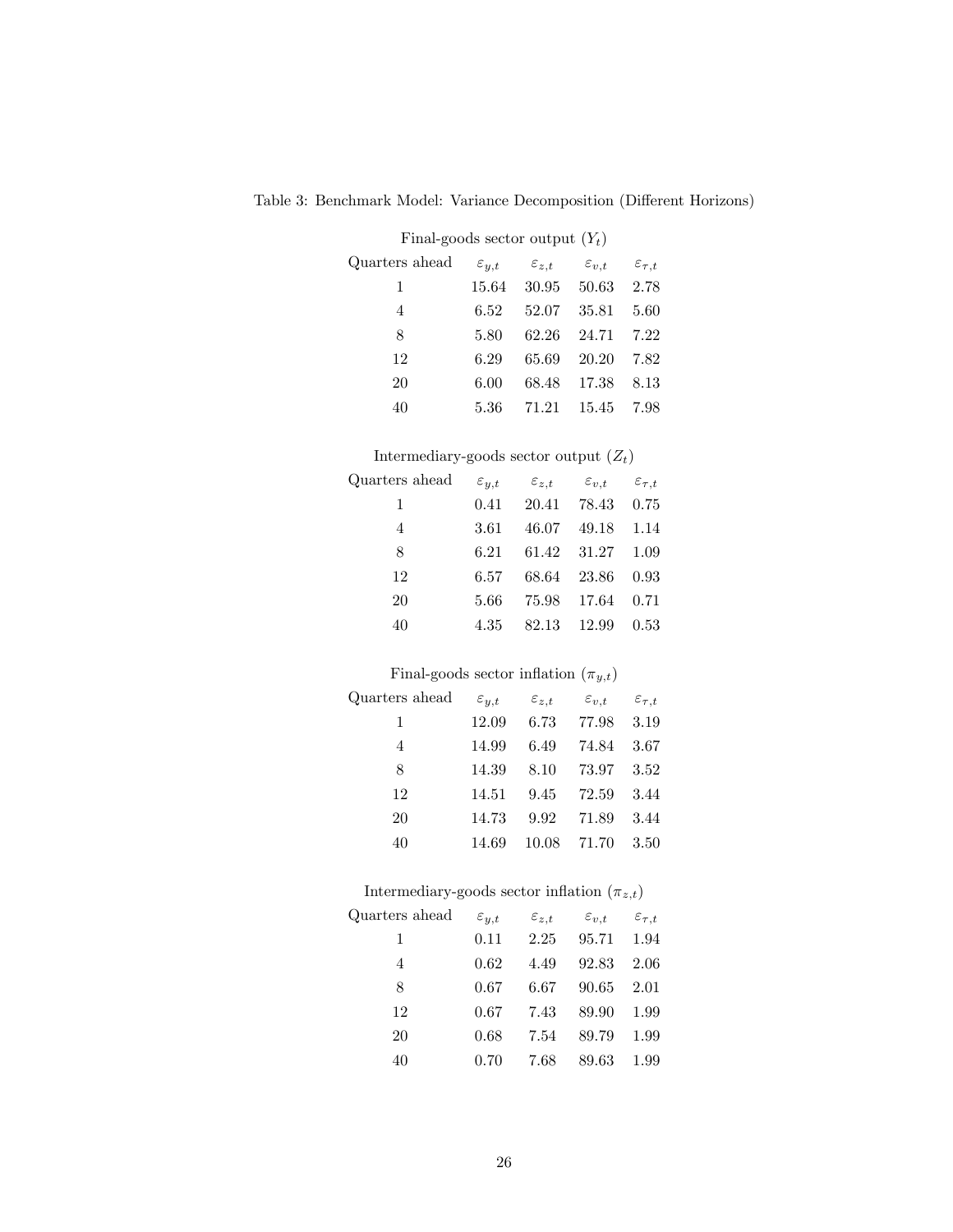| Moments                       | Post-war US data<br>Benchmark Model |           | Model I   | Model II |
|-------------------------------|-------------------------------------|-----------|-----------|----------|
|                               |                                     |           |           |          |
| $\frac{std(C)}{std(Y)}$       | 0.5062<br>(0.0204)                  | 0.8334    | 0.9104    | 0.7642   |
| std(I)<br>$\overline{std(Y)}$ | 2.8681<br>(0.0836)                  | 2.6380    | 2.2057    | 2.1711   |
| std(N)<br>$\overline{std(Y)}$ | 0.8543<br>(0.0611)                  | 0.9277    | 1.3100    | 0.2184   |
| $\frac{std(w)}{std(Y)}$       | 0.6372<br>(0.0712)                  | 0.7965    | 0.8293    | 1.0218   |
| $\frac{std(Y/N)}{std(Y)}$     | 0.5677<br>(0.0405)                  | 0.4965    | 0.6780    | 0.8115   |
| Corr(Y, C)                    | 0.9105<br>(0.2345)                  | 0.9909    | 0.9875    | 0.9615   |
| Corr(Y, I)                    | 0.9630<br>(0.2645)                  | 0.9341    | 0.8378    | 0.9287   |
| Corr(Y, N)                    | 0.8192<br>(0.1860)                  | 0.8700    | 0.8612    | 0.8909   |
| Corr(Y, Y/N)                  | 0.5188<br>(0.1856)                  | 0.3886    | $-0.1891$ | 0.9925   |
| Corr(N, Y/N)                  | $-0.0535$<br>(0.1033)               | $-0.1163$ | $-0.6619$ | 0.8287   |
| Corr(Y, w)                    | 0.3721<br>(0.1804)                  | 0.2472    | $-0.6873$ | 0.9710   |
| Corr(Y/N, w)                  | 0.6727<br>(0.1705)                  | 0.8506    | 0.7519    | 0.9629   |
| Corr(N, w)                    | $-0.0115$<br>(0.1572)               | $-0.1888$ | $-0.9138$ | 0.8683   |
| $Corr(\pi_y, \pi_z)$          | 0.5200<br>(0.1622)                  | 0.5500    |           |          |
|                               |                                     |           |           |          |

Table 4: Second-Order Unconditional Moments in the Benchmark and Alternative Models

 $\overline{\phantom{0}}$ 

 $\equiv$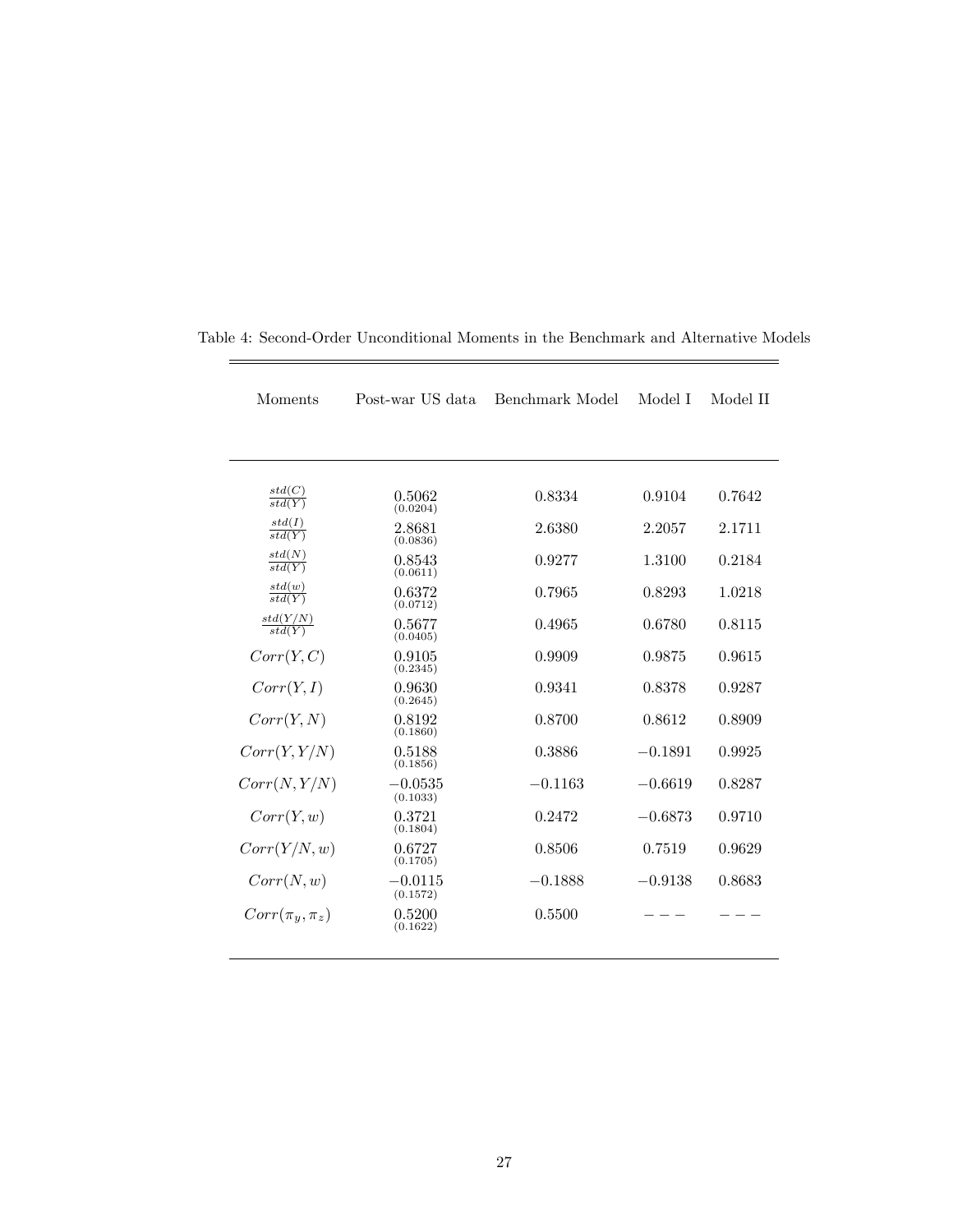| Moments                             | Post-war US data      | Benchmark Model |                 |                 |               |               |
|-------------------------------------|-----------------------|-----------------|-----------------|-----------------|---------------|---------------|
|                                     |                       | All shocks      | $\varepsilon_y$ | $\varepsilon_z$ | Supply shocks | Demand shocks |
|                                     |                       |                 |                 |                 |               |               |
| std(C)<br>$\overline{std(Y)}$       | 0.5062<br>(0.0204)    | 0.8334          | 0.8090          | 0.8020          | 0.8025        | 0.9320        |
| std(I)<br>std(Y)                    | 2.8681<br>(0.0836)    | 2.6380          | 2.7228          | 2.7854          | 2.7813        | 2.0698        |
| std(N)<br>$\overline{std(Y)}$       | 0.8543<br>(0.0611)    | 0.9277          | 1.8165          | 0.7308          | 0.8467        | 1.1644        |
| std(w)<br>$\overrightarrow{std(Y)}$ | 0.6372<br>(0.0712)    | 0.7965          | 1.2652          | 0.7836          | 0.8242        | 0.6927        |
| $\frac{std(Y/N)}{std(Y)}$           | 0.5677<br>(0.0405)    | 0.4965          | 1.5179          | 0.4064          | 0.5536        | 0.1993        |
| Corr(Y, C)                          | 0.9105<br>(0.2345)    | 0.9909          | 0.9951          | 0.9948          | 0.9948        | 0.9877        |
| Corr(Y, I)                          | 0.9630<br>(0.2645)    | 0.9341          | 0.9691          | 0.9691          | 0.9691        | 0.8057        |
| Corr(Y, N)                          | 0.8192<br>(0.1860)    | 0.8700          | 0.5493          | 0.9366          | 0.8329        | 0.9946        |
| Corr(Y, Y/N)                        | 0.5188<br>(0.1856)    | 0.3886          | 0.0015          | 0.7765          | 0.5325        | $-0.7931$     |
| Corr(N, Y/N)                        | $-0.0535$<br>(0.1033) | $-0.1163$       | $-0.8348$       | 0.5065          | $-0.0250$     | $-0.8523$     |
| Corr(Y, w)                          | 0.3721<br>(0.1804)    | 0.2472          | $-0.2865$       | 0.6248          | 0.5257        | $-0.8916$     |
| Corr(Y/N, w)                        | 0.6727<br>(0.1705)    | 0.8506          | 0.9208          | 0.9528          | 0.8771        | 0.8428        |
| Corr(N, w)                          | $-0.0115$<br>(0.1572) | $-0.1888$       | $-0.9272$       | 0.3252          | 0.0473        | $-0.9099$     |

Table 5: Second-Order Conditional Moments in the Benchmark Model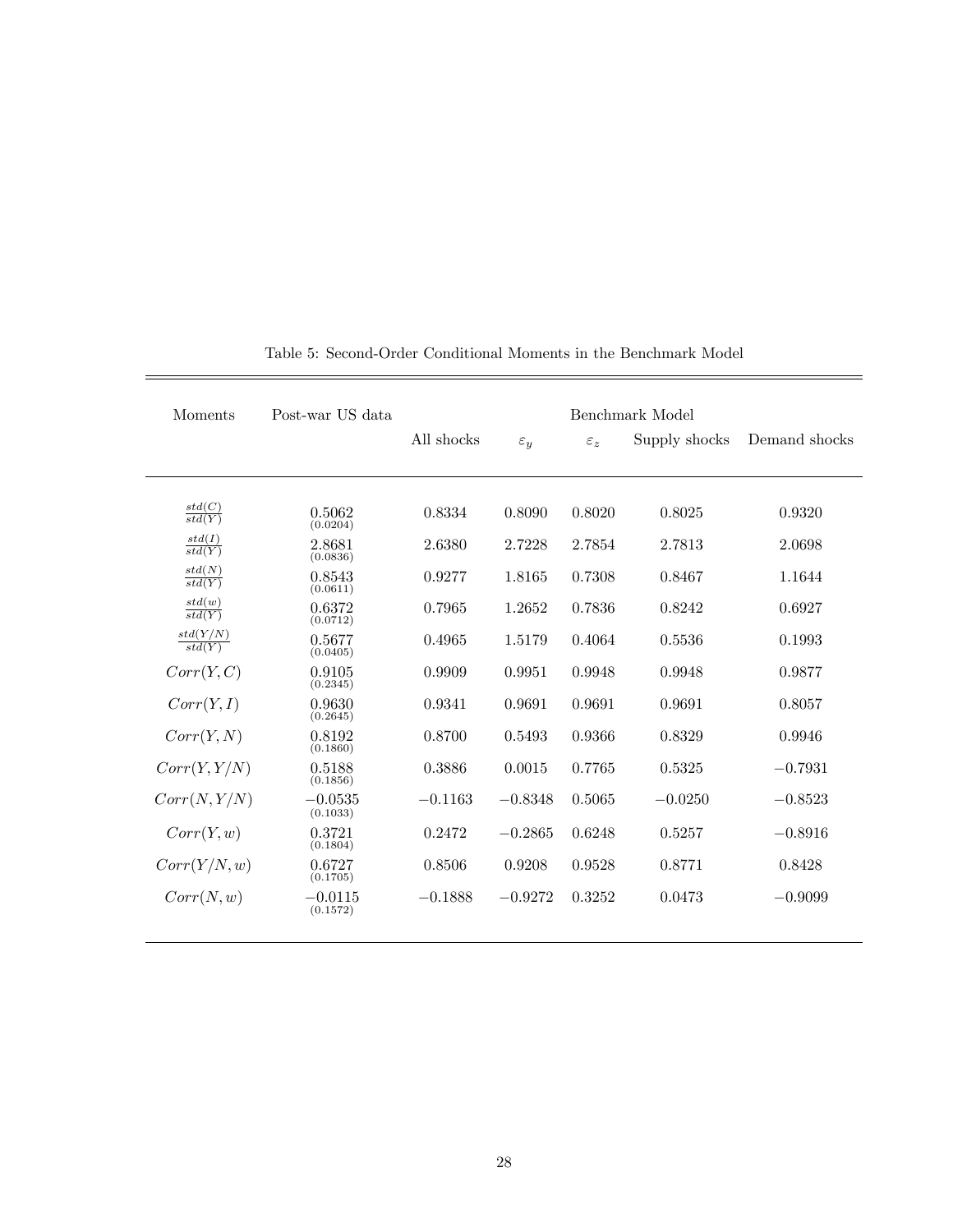